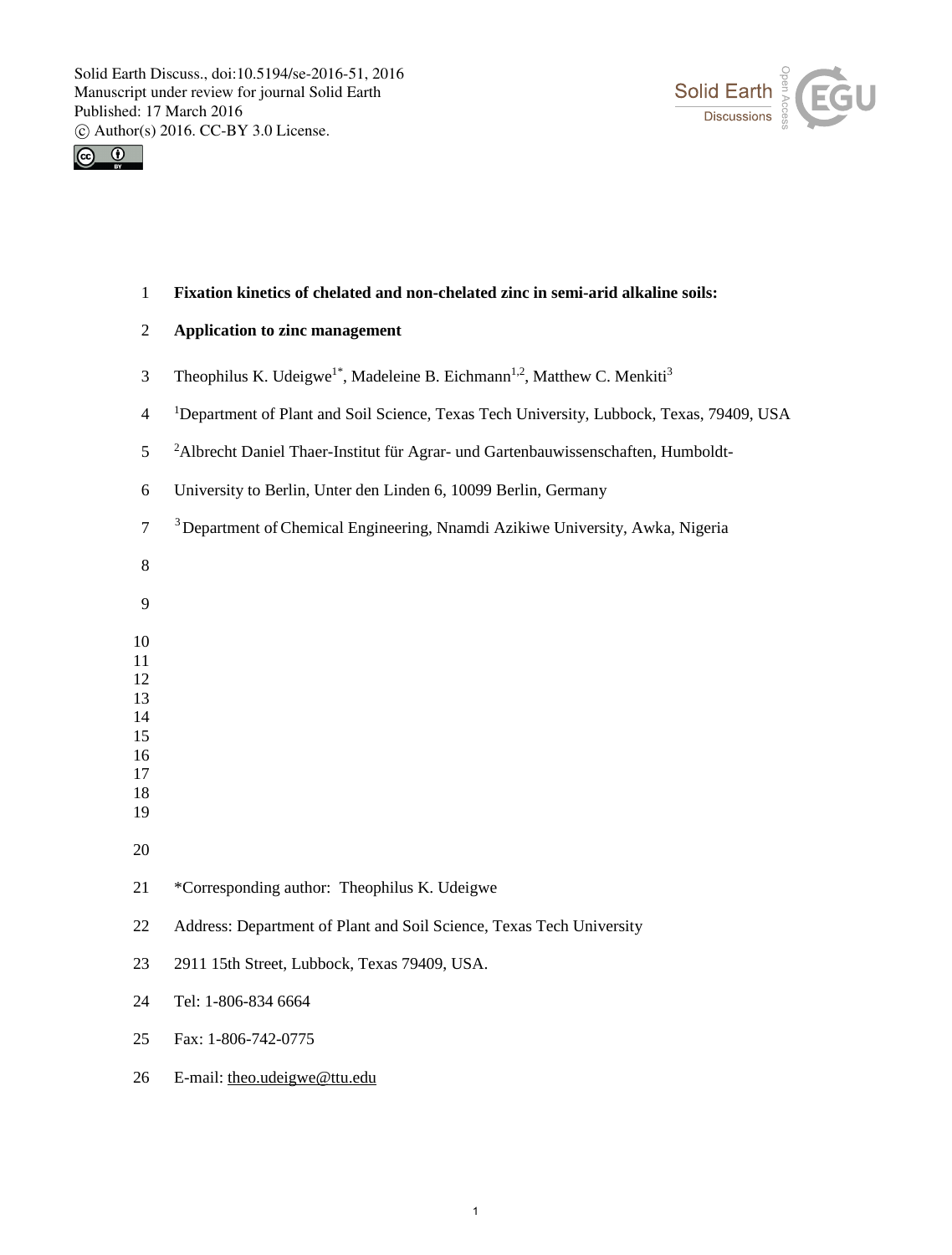



| 27 | Abstract                                                                                             |
|----|------------------------------------------------------------------------------------------------------|
| 28 | This study was designed to examine the fixation patterns and kinetics of zinc (Zn) in                |
| 29 | chelated (Ethylene diamine tetraacetic acid, EDTA) and non-chelated mixed micronutrient              |
| 30 | systems in semi-arid alkaline soils of the Southern High Plains, US. Soils were characterized        |
| 31 | for a suite of chemical and physical properties and data obtained from extraction experiments        |
| 32 | fitted to various kinetic models. About 30% more plant-available Zn was fixed in the non-            |
| 33 | chelated system within the first 14 d with only about 18% difference observed between the            |
| 34 | two systems by day 90, suggesting that the effectiveness of the chelated compounds tended to         |
| 35 | decrease over time. The strengths of the relationships of change in available Zn with respect        |
| 36 | to other micronutrients (copper, iron, and manganese) were higher and more significant in the        |
| 37 | non-chelated system ( $R^2$ : 0.68-0.94), compared to the chelated ( $R^2$ : 0.20-0.77). Fixation of |
| 38 | plant-available Zn was best described by the power function model ( $R^2 = 0.94$ , SE = 0.076) in    |
| 39 | the non-chelated system, and was poorly described by all the models examined in the chelated         |
| 40 | system. Reaction rate constants and relationships generated from this study can serve as             |
| 41 | important tools for micronutrient management and for future micronutrient modeling studies           |
| 42 | in these soils and other semi-arid regions of the world.                                             |
| 43 |                                                                                                      |

- 44 **Keywords:** West Texas, ethylene diamine tetraacetic acid, soil fertility, micronutrients, power 45 function models
- 46
- 47
- 48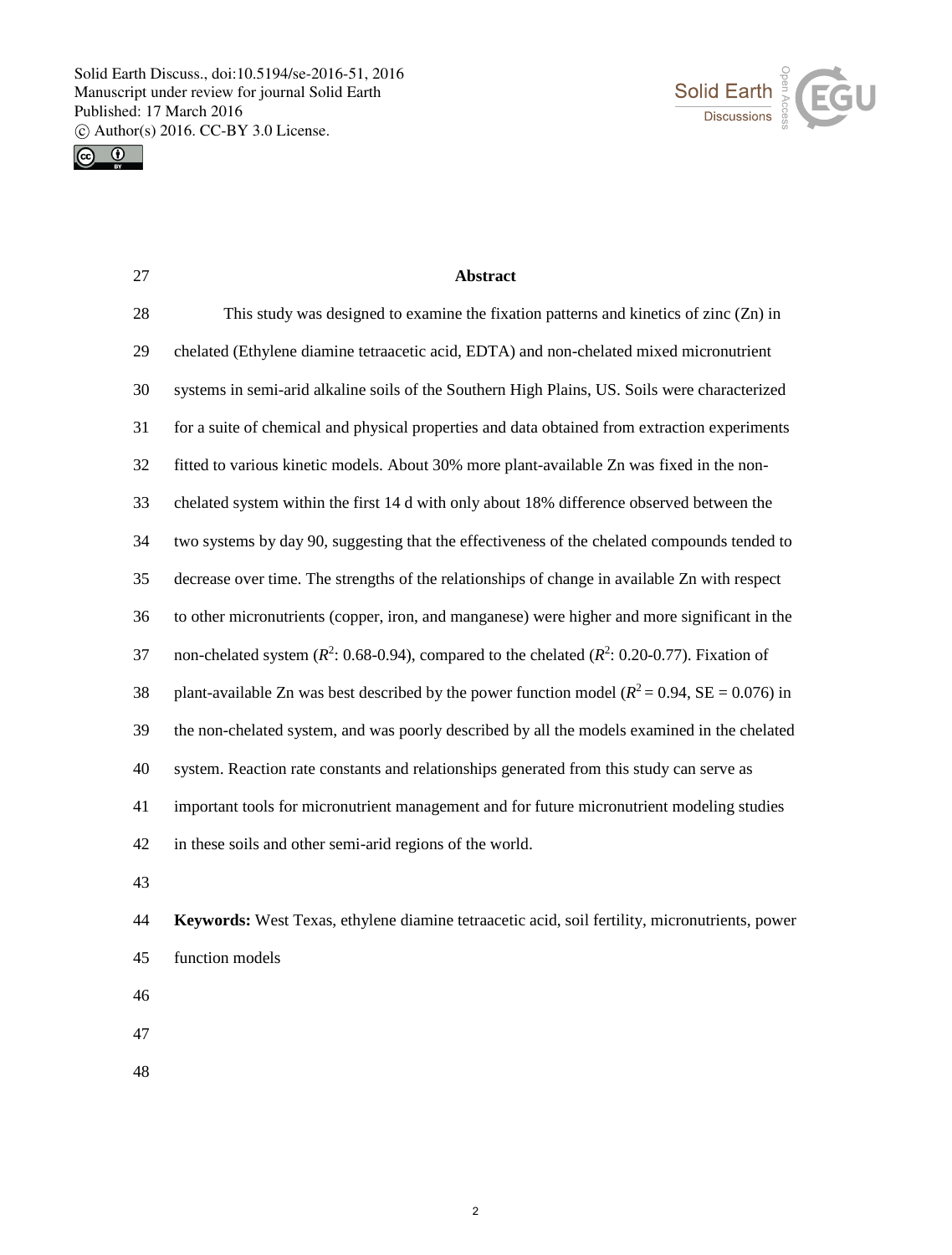



| 49<br>50 | <b>Introduction</b><br>$\mathbf{1}$                                                                  |
|----------|------------------------------------------------------------------------------------------------------|
| 51       | The soil, a subject of interdisciplinary study (Brevik, et al., 2015), has numerous                  |
| 52       | ecological functions, among which is the storage and cycling of plant needed nutrients (Smith        |
| 53       | et al., 2015). Micronutrient fixation, a process that leads to the reduction of plant-available      |
| 54       | portion of micronutrients through its interactions with other soils constituents, limits crop        |
| 55       | productivity in most part of the world (WHO, 2000). Plant available portion of micronutrient         |
| 56       | is generally controlled by a number of factors such as soil organic matter (OM), clay, calcium       |
| 57       | carbonate (CaCO <sub>3</sub> ), and iron (Fe) oxides contents, as well as pH, aeration status, and   |
| 58       | interaction with other micronutrients (Dimkpa, et al., 2013; Bindraban et al., 2015). Reduction      |
| 59       | in the availability of micronutrient could be more pronounced in calcareous or alkaline soils        |
| 60       | due to their inherently high pH (Alloway, 2008; Havlin et al., 2013) which often results in          |
| 61       | decrease in solubility of most metals, leading to increased fixation of most micronutrients          |
| 62       | such as copper (Cu), Fe, manganese (Mn), and zinc (Zn) in soil systems (Sparks, 2003). For           |
| 63       | Zn, apart from high pH; free CaCO <sub>3</sub> , low OM, and texture could also influence the plant- |
| 64       | available portion (Fageria et al., 2002; Alloway, 2008; Alloway, 2009). Climatic and/or              |
| 65       | environmental conditions such as flooding, temperature variation (cool or wet season) could          |
| 66       | also affect Zn availability to plants (Slaton et al., 2005; Alloway, 2008; Alloway, 2009;            |
| 67       | Havlin et al., 2013).                                                                                |
| 68       | Given the ease of fixation in soil, micronutrients such as Zn are often recommended to               |
| 69       | be applied in the forms of organic or synthetic chelates to enhance their availability to plants.    |
| 70       | The chemistry and effectiveness of chelated micronutrient compounds have also been                   |
| 71       | previously documented under certain soil conditions and types (Sekhon, 2003; Luo et al.,             |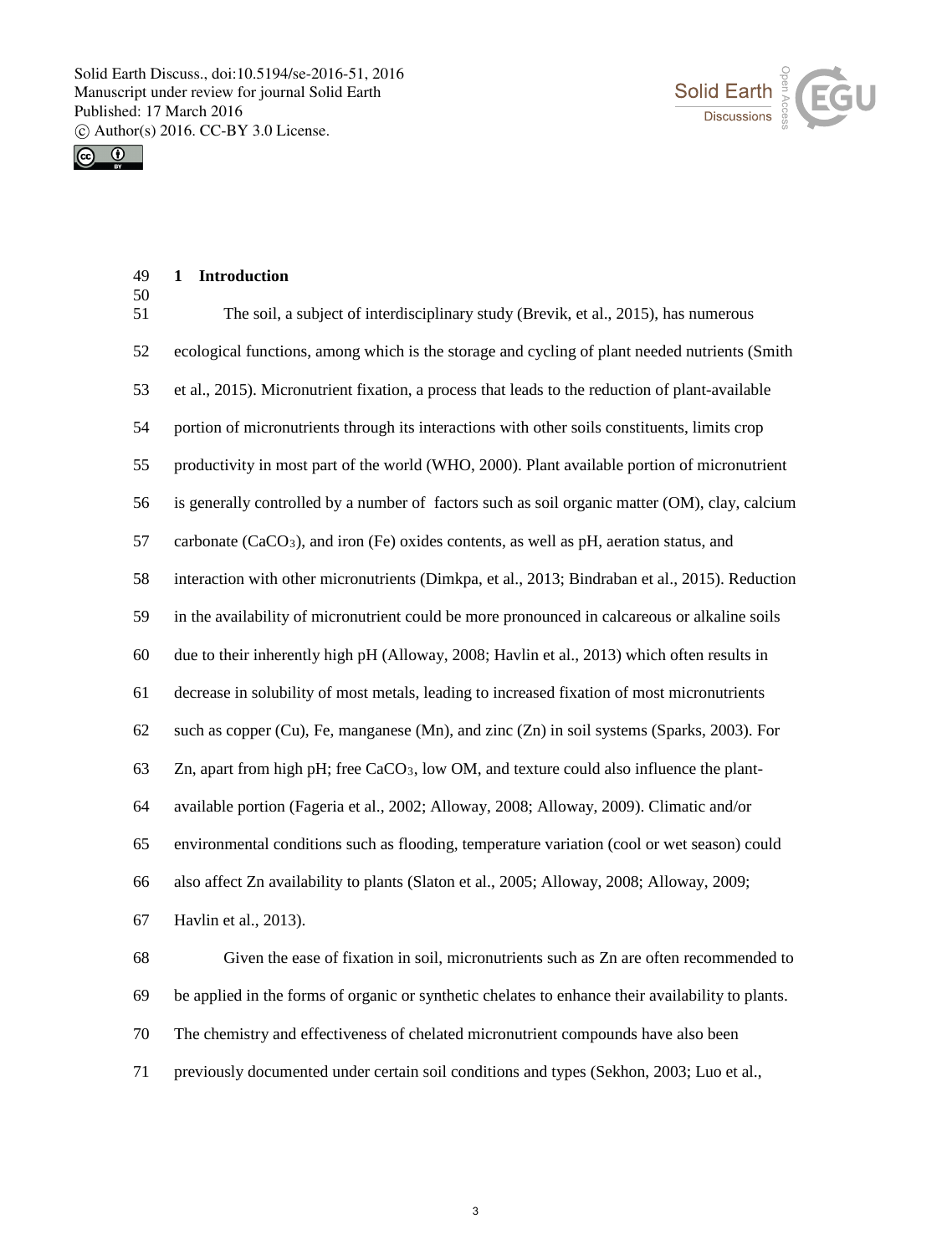



- 72 2005; Chiu et al., 2005; Lucena et al., 2008). However, due to the heterogeneous nature of 73 soils, it could be misleading to apply findings from one soil type and region to another, thus 74 the need for soil- and site-specific studies.
- 75 As with other arid to semi-arid regions of the world, the Southern High Plains (SHP) 76 of the US is currently facing numerous environmental challenges such as drought, soil 77 salinization, and wind erosion that limit agricultural productivity (Mehta et al., 2000; Stout, 78 2001; Allen et al., 2005). This region is typified by semi-arid climatic conditions with soil 79 types which are characteristically alkaline in nature. Thus, the characteristically high pH soils 80 and climatic conditions of this region favor micronutrient deficiency. Recent field 81 observations have also confirmed cases of limited crop productivity resulting from low level 82 of micronutrients, particularly Zn in some important agricultural soils in Texas High Plains. 83 Unfortunately, in spite of the agronomic significance of the soils of this region, there is still 84 little information on the chemistry of micronutrients in the semi-arid alkaline soils of this 85 regions (Udeigwe et al., 2016). Examining the fixation kinetics of micronutrients in these 86 soils are vital for understanding micronutrient dynamics for further development of nutrient 87 management tools for long-term agricultural and environmental sustainability. Kinetic 88 parameters obtained from such efforts can be used for comparisons among micronutrients as 89 well as among soil types. A more systematic approach to study micronutrients in soil systems 90 will encompass examining their chemistry in a mixed system of a number of other 91 micronutrients. Simple relationships developed from such examination could be used for 92 future predictive purposes.
- 

93 A major limitation to previous studies (Manouchehri et al., 2006; Reyhanitabar and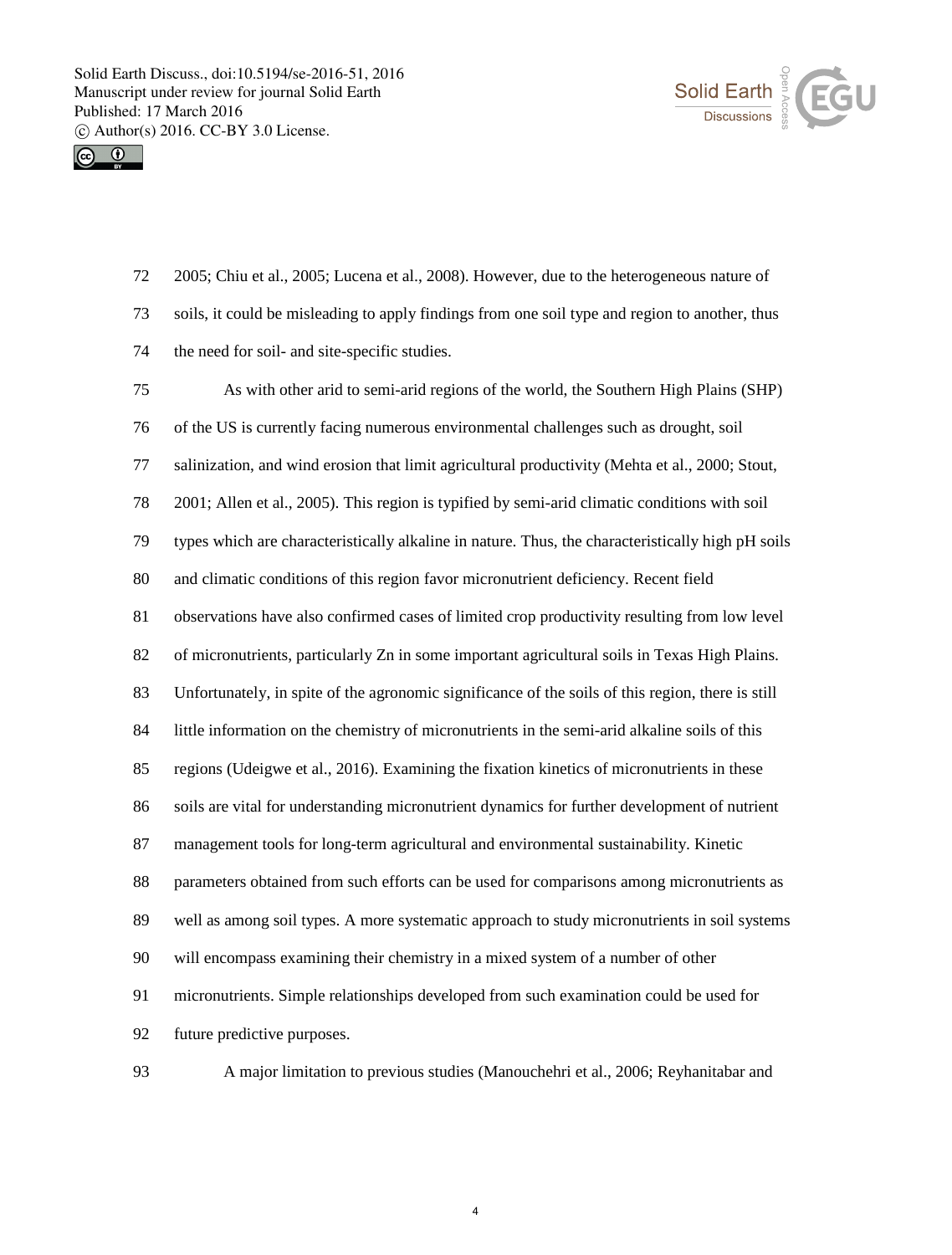



- 94 Gilkes, 2010; Abbas and Salem, 2011) on micronutrient fixation was that the experimental 95 conditions (e.g. sample size, reaction times, experimental duration) limits the application of 96 findings to field settings. Extensive literature search on these semi-arid soils indicates that 97 limited resources are available to address: (i) how much of applied plant-available Zn will be 98 present at a specific time, (ii) the reaction rates and mechanism of Zn fixation, and (iii) how 99 these compare to those of other micronutrients, and (iv) how they vary among chelated and 100 non-chelated micronutrient compounds. The objective of this study was to examine the 101 fixation pattern and kinetics of plant-available Zn in chelated (Ethylene diamine tetraacetic 102 acid, EDTA) and non-chelated mixed systems of selected agriculturally-important soils of the 103 SHP, US. The experimental conditions of this study will facilitate the easier application of 104 findings to field settings. Findings are intended to enhance the understanding of Zn chemistry 105 and management in the semi-arid regions. 106 **2 Materials and Methods**
- 107 **2.1 Site and soil sampling description**

108 Soil samples of interest were collected from three different crop production sites in 109 West Texas. These soils were identified using the Web Soil Survey (WSS) of the Natural 110 Resources Conservation Services (NRCS). Surface (0-15 cm) and subsurface (15-30 cm) soils 111 were collected from three important soil series in the SHP. The soil series include the

- 112 Amarillo (A), Pullman (P), and Mansker (M) and their descriptions are presented in Table 1.
- 113 The selected depths are the typical ones examined in most soil fertility and nutrient
- 114 management studies (Havlin et al., 2013). Soil samples were randomly collected from
- 115 approximately 12-15 spots at each representative site, using a digging spade marked at 0-15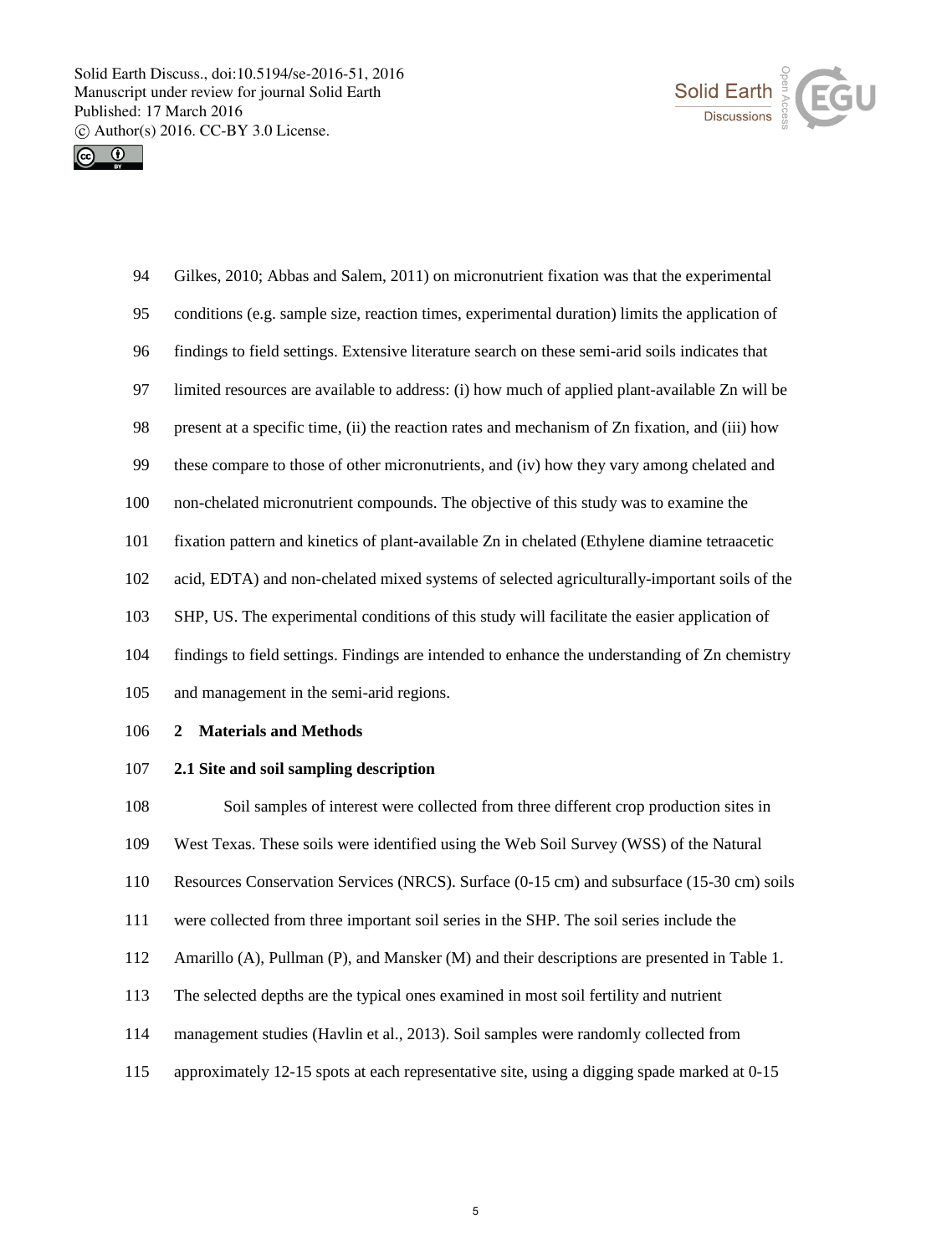



- 116 cm and 15-30 cm depths. Samples from the same depth at each site were combined to get a
- 117 composite sample of about 10 kg. Samplings were sometimes restricted to a defined area of
- 118 approximately 5-7 ha to avoid crossing into a different soil series.
- 119 **2.2 Soil property characterization**

120 From each original (untreated) soil sample, a subsample of approximately 2 kg was 121 ground, passed through a 2-mm sieve and stored in plastic bags at a room temperature of 122 approximately 23°C. The samples were then analyzed for a suite of chemical and physical 123 properties. Soil pH<sub>1:2</sub> and EC<sub>1:2</sub> were determined on a 1:2 soil/water ratio following the 124 procedure described by Sparks et al. (1996). Soil OM content was determined using the loss 125 on ignition (LOI) method (Nelson and Sommers, 1996). Calcium carbonate content was 126 determined using the tensimeter method 4E and 4E1 of the United State Department of 127 Agriculture NRCS-Soil Survey Investigation Report (Soil Survey Staff, 2014). Particle size 128 determination was conducted using the modified hydrometer method (Gee and Bauder, 1986). 129 Estimation of plant-available micronutrients (Cu, Fe, Mn, and Zn) was conducted using DTPA 130 extraction following the procedure by Lindsay and Norvell (1978). Soil-test P determination 131 was conducted using the Mehlich 3 procedure (Mehlich, 1984). Total elemental content was 132 determined following USEPA Method 3050B using the DigiPREP Digestion System. 133 Measurement of elements in all extracts was conducted using the inductively coupled plasma-134 optical emission spectroscopy (ICP-OES) (iCAP 7400, Thermo Scientific, Waltham, MA). 135 **2.3 Soil sample preparation and treatment application** 136 Soil sample from each depth was thoroughly mixed and a representative portion taken

137 to fill a 4-L plastic pot. Each pot was planted with sorghum (*Sorghum bicolor*) and grown in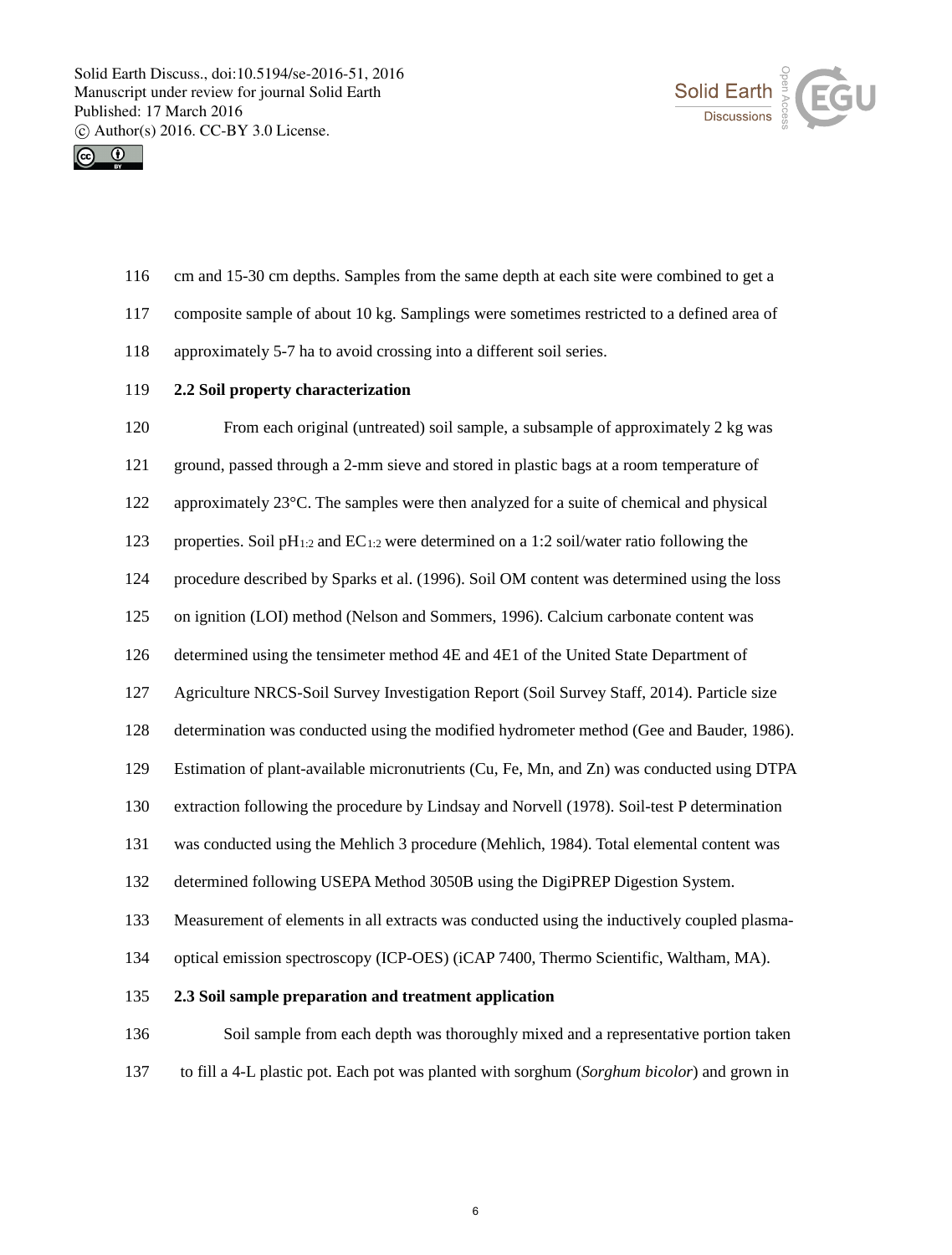



| 138 | the greenhouse with no nutrients added for about 35 d, an optional practice primarily aimed                                                                                           |
|-----|---------------------------------------------------------------------------------------------------------------------------------------------------------------------------------------|
| 139 | at further depleting the original micronutrient nutrient level of the soils prior to the                                                                                              |
| 140 | micronutrient treatment application. After this practice, samples were crushed, air dried,                                                                                            |
| 141 | ground, mixed, and passed through a 2-mm sieve. From each soil sample, two subsets of 250                                                                                             |
| 142 | g samples were weighed. One set was treated with a mixture of non-chelated micronutrients                                                                                             |
| 143 | and the other with a mixture of chelated micronutrients. This was accomplished by using 80                                                                                            |
| 144 | ml solution of each fertilizer compound mixture prepared to deliver 5 mg of each                                                                                                      |
| 145 | micronutrient (Cu, Mn, Zn, and Fe) to 1 kg of each soil. The non-chelated micronutrient                                                                                               |
| 146 | compounds used were CuSO <sub>4</sub> .5 H <sub>2</sub> O, MnSO <sub>4</sub> .H <sub>2</sub> O, ZnSO <sub>4</sub> .H <sub>2</sub> O, and FeSO <sub>4</sub> .7 H <sub>2</sub> O, while |
| 147 | the chelated compounds were Cu-EDTA, Mn-EDTA, Zn-EDTA, and Fe-EDTA. Twelve                                                                                                            |
| 148 | soil-fertilizer treatments were obtained from six soil samples (three soil series by two depths)                                                                                      |
| 149 | and two sets of micronutrient amendments (non-chelated mixture and chelated mixture) and                                                                                              |
| 150 | each replicated twice for a total of 24 experimental samples. These experimental samples                                                                                              |
| 151 | were left in an open space in the laboratory under room temperature of approximately 23°C.                                                                                            |
| 152 | Subsamples were taken from each experimental sample at 2, 5, 7, 14, 21, 28, 35, 49, 63, 77,                                                                                           |
| 153 | and 90 d and analyzed for plant available-micronutrients using DTPA extraction technique                                                                                              |
| 154 | (Lindsay and Norvell, 1978). Following each subsampling event, the remaining soil samples                                                                                             |
| 155 | were wetted with water to approximately field capacity. The soils were wetted after each                                                                                              |
| 156 | subsampling event within the first 7 d, however, after the first 7 d, sampling was conducted                                                                                          |
| 157 | at $7-14$ d intervals, thus, the soil samples were wetted every 7 d. The periodic wetting and                                                                                         |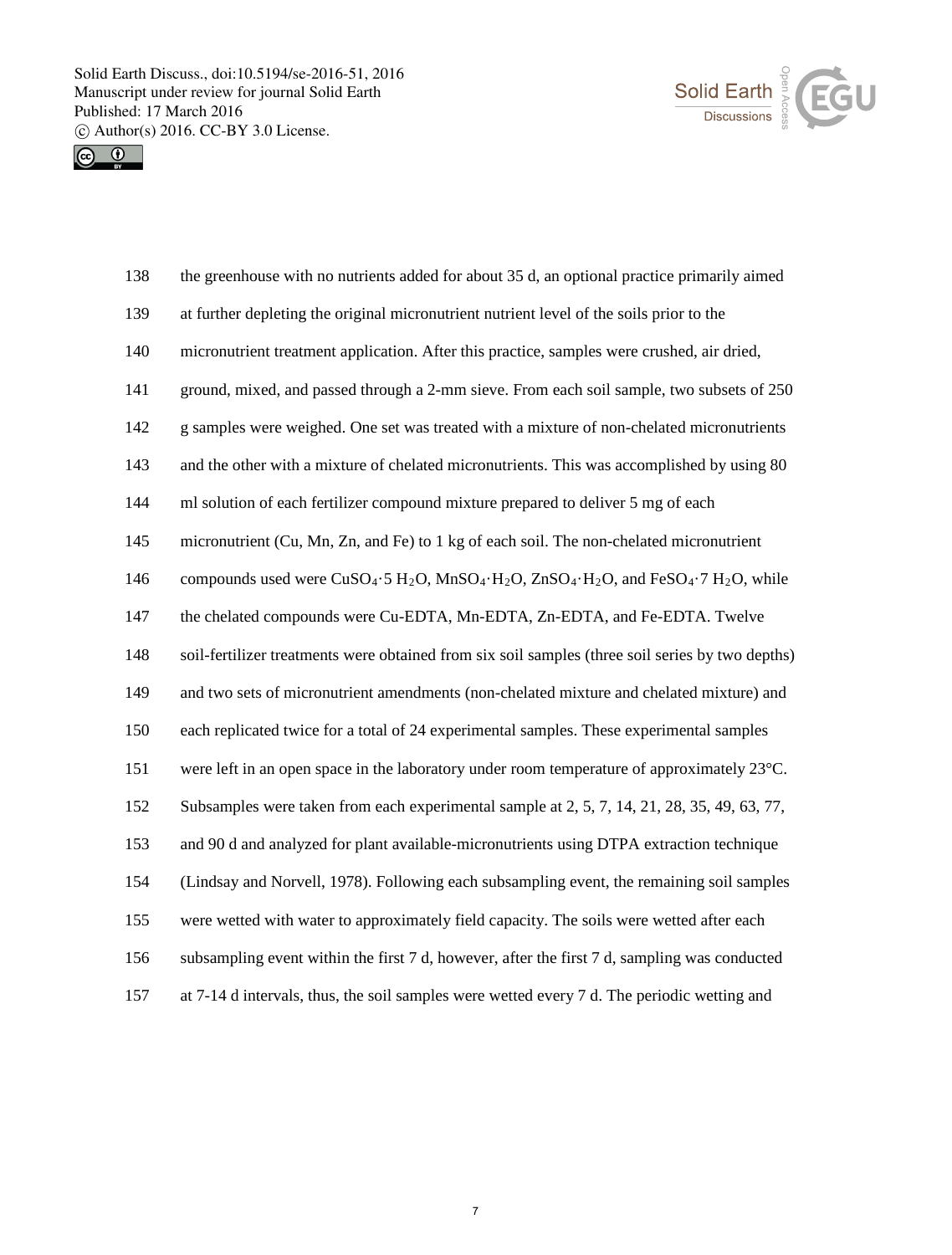



- 158 drying was to simulate field conditions and also provide a medium that will facilitate soil
- 159 chemical reactions.

### 160 **2.4 Extraction procedure**

161 Preparation of the DTPA extractant and the extraction procedure used followed the 162 method described by Lindsay and Norvell (1978). The DTPA extraction technique is the most 163 commonly and broadly used approach for estimating plant-available micronutrient cations 164 such as Fe, Mn, Cu, and Zn (Liang and Karamanos, 1993). In brief, 20 ml of DTPA extracting 165 solution was added to 10 g of air-dried soil sample in a 50-mL plastic tube. All tubes were 166 shaken on a reciprocal shaker for 2 h at approximately 25<sup>o</sup>C and 180 oscillations per min. 167 Following shaking, the suspensions were centrifuged for 10 min at 4000 rpm and the resulting 168 solutions filtered using Whatman 2 filter papers into 16-mm borosilicate glass tubes. All 169 extractions were conducted in duplicate. All filtrates were analyzed for Fe, Cu, Zn, and Mn 170 using inductively coupled plasma-optical emission spectroscopy (ICP-OES) (iCAP 7400, 171 Thermo Scientific, Waltham, MA) following USEPA Method 200.7 (USEPA-ICP Users 172 Group, 1982). The calibration of the ICP-OES instrument was performed using calibration 173 standards and routinely checked using a set of second source standards from a different 174 manufacturer. As part of the quality control/quality assurance measures, check samples were 175 inserted after every 20-25 samples and also the relative percentage difference (RPD) between 176 duplicates were examined and 10% set as the acceptance criterion. 177 **2.5 Statistical analyses** 

- 
- 178 Statistical analyses were performed using the Statistical Analysis Software (SAS 9.4, 179 SAS Institute, Cary, NC). Differences among means, where applicable, were examined using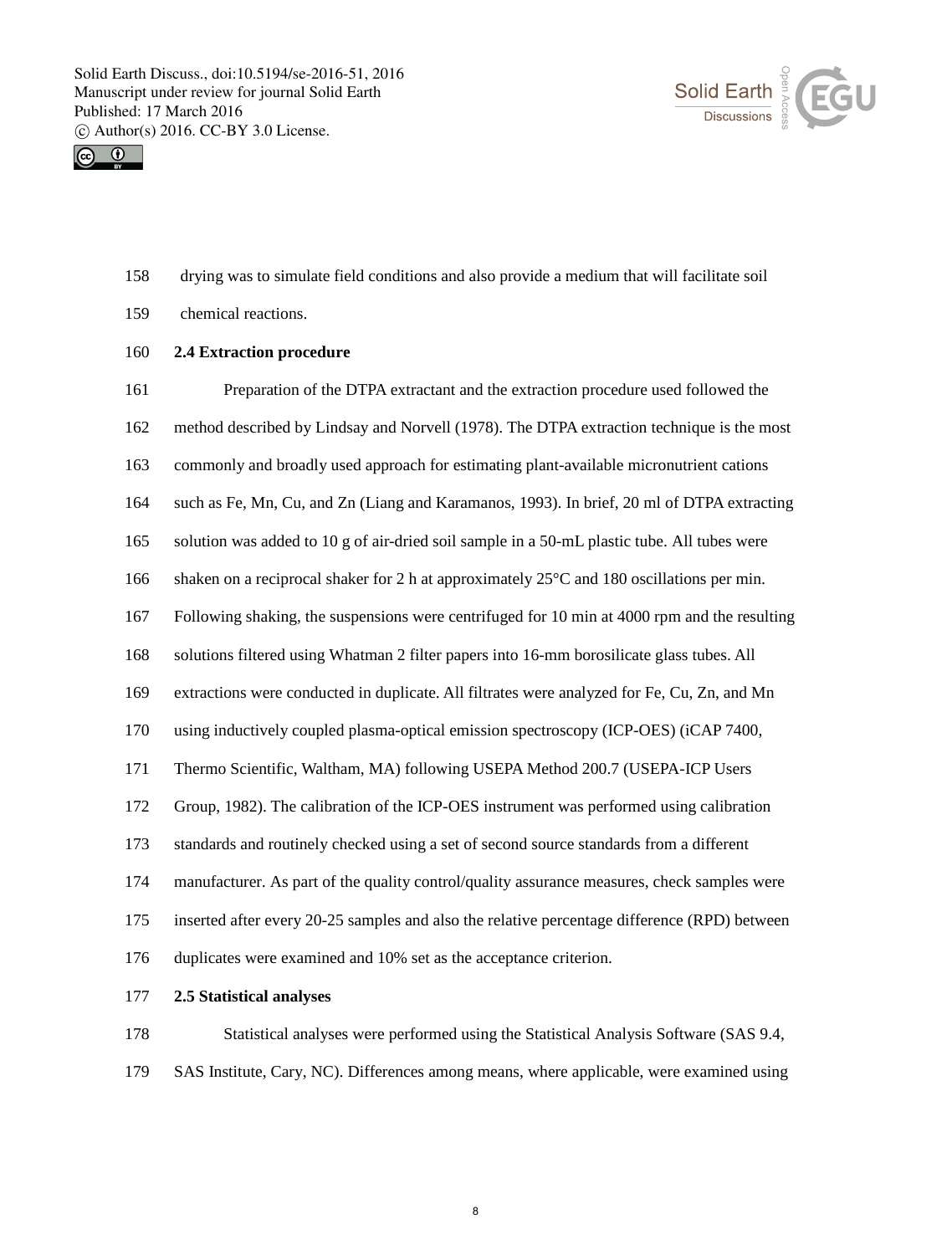



| 180        | PROC GLM and mean comparison conducted using Fisher's Least Significance Difference at                                |
|------------|-----------------------------------------------------------------------------------------------------------------------|
| 181        | $\alpha$ level of 0.05. The PROC REG procedure was used to conduct single linear regression                           |
| 182        | analyses used in examining changes in available Zn with respect to other micronutrients in                            |
| 183        | each system (chelated and non-chelated). The data obtained from the kinetic experiment were                           |
| 184        | fitted to selected kinetic models (Table 4) to derive the needed parameters using the PROC                            |
| 185        | NLIN procedure.                                                                                                       |
| 186        | <b>Results and discussion</b><br>3                                                                                    |
| 187        | 3.1 Soil properties                                                                                                   |
| 188<br>189 | The description and selected properties of the soils used in the study are summarized                                 |
| 190        | in Table 1. The average soil pH was 8.05 and pH tended to be higher in the subsurface depth                           |
| 191        | (15-30 cm) of each of the soil series (Mansker, Amarillo, and Pullman). Soil OM ranged from                           |
| 192        | 0.93 to 1.57% among depth with an average of 1.33%. This average value is typical of the                              |
| 193        | soils of the area (Udeigwe et al., 2015). The soil EC was within a narrow range of 0.22-0.27                          |
| 194        | $dS$ m <sup>-1</sup> with an average of 0.24 dS m <sup>-1</sup> , indicating the studied soils are not salt impacted. |
| 195        | Percent CaCO <sub>3</sub> varies from 0.13 to 5.59% among depths and was almost two folds higher in                   |
| 196        | the subsurface depths in the Amarillo and Pullman soils. The average clay content within the                          |
| 197        | 0-15 cm and 15-30 cm depths were 26.2 and 32.9%, respectively, and the textural classes vary                          |
| 198        | from sandy loam (Amarillo) to clay (Mansker) (Table 1).                                                               |
| 199        | The results of the total elemental analysis are summarized in Table 2. The observed                                   |
| 200        | total content of Fe, Cu, Mn, and Zn were within the typical levels found in most non-polluted                         |
| 201        | agricultural soils or those not receiving excessive amount of organic/inorganic amendments                            |
| 202        | (Adriano, 2001; Kabata-Pendias, 2010), likewise, the levels of Ca, Mg, Na, K, and P                                   |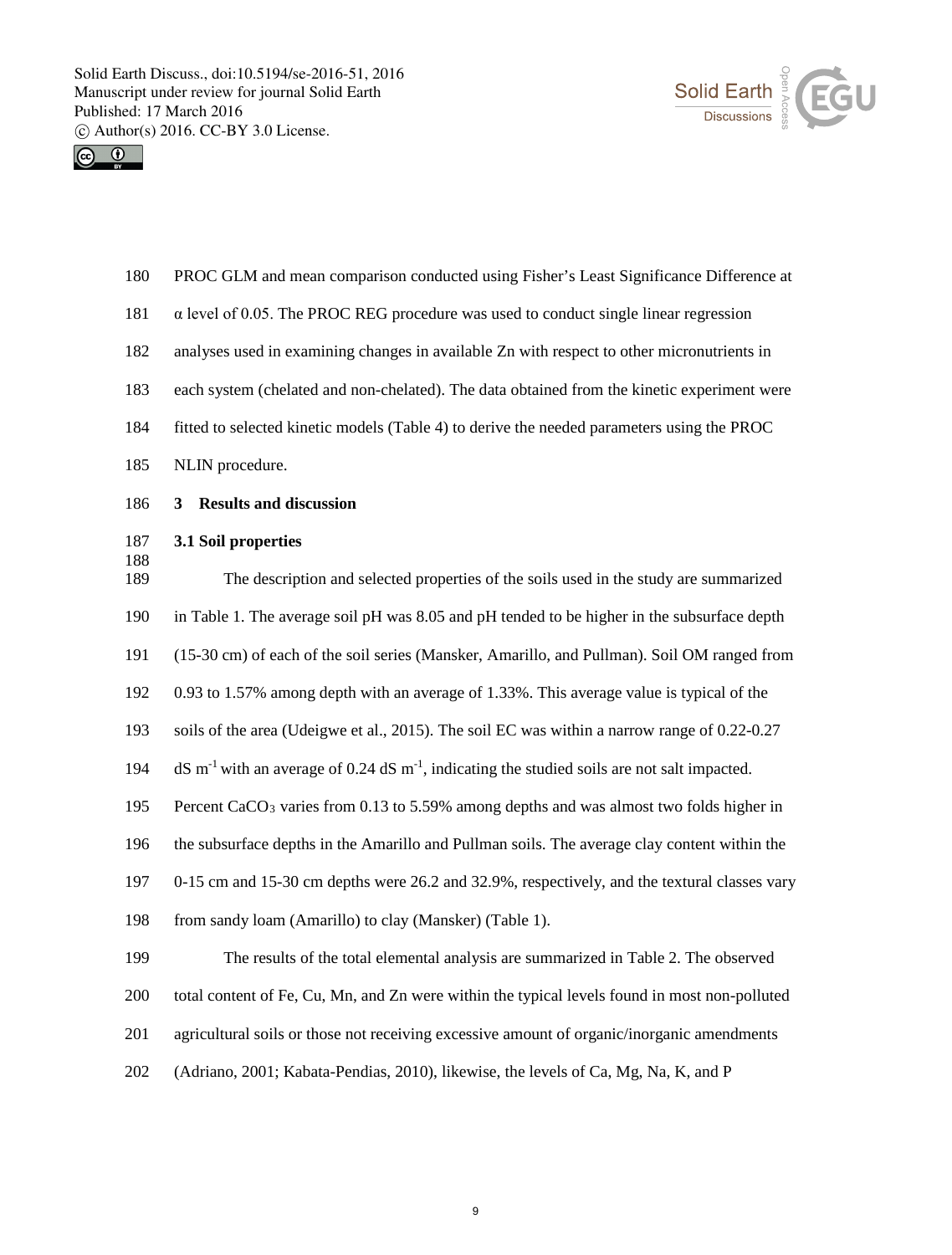



- 203 (Adriano, 2001; Udeigwe et al., 2009). There appeared to be no consistent trend in the
- 204 concentration of the elements with depth in each soil series and none of the soils was
- 205 consistently higher in all the elements measured. Estimated background levels of available
- 206 nutrients are presented in Table 3. The mean DTPA-extractable Fe, Mn, Cu, and Zn are 5.18,
- 207 5.09, 0.76, and 0.35 mg kg<sup>-1</sup>, respectively, likely suggesting an insufficient level of these
- 208 nutrients (Havlin et al., 2013) in the studied semi-arid soils. Soil-test P varied more widely,
- 209 ranging from 8.93 to 123 mg  $kg^{-1}$ , and was generally higher in the top soil. Phosphorus, a
- 210 macronutrient could possibly be added through fertilization to these soils.

### 211 **3.2 Short and long-term zinc fixation pattern**

212 Percent estimates of fixed plant-available Zn determined after the first 14 d

213 (designated as short term), and 90 d (long term) are presented in Table 4. Individual soils and

- 214 depths were examined, however, findings reveal no justifiable differences among the soils
- 215 worth discussing, thus, the findings are summarized as averages of all soils within a given
- 216 depth and for both depths. The percent amount fixed was approximated using the differences
- 217 between days 2 and 14, and days 2 and 90 for the 14 d and 90 d examinations Comparison
- 218 was made between the chelated and non-chelated micronutrient treatments. Average values
- 219 from the three soil series examined revealed that within the non-chelated system,
- 220 approximately 31.3 and 41.3% of the added Zn was fixed in the 0-15 cm and 15-30 cm
- 221 depths, respectively, after the first 14 d. When compared to the chelated system, these
- 222 numbers were drastically reduced to 5.1 % and 6.8 % in the 0-15 and 15-30 cm depths,
- 223 respectively. After the first 14 d, the averages for both depths were 36.3 % and 6.0 % for non-
- 224 chelated and chelated systems, respectively. The findings clearly indicate that chelating with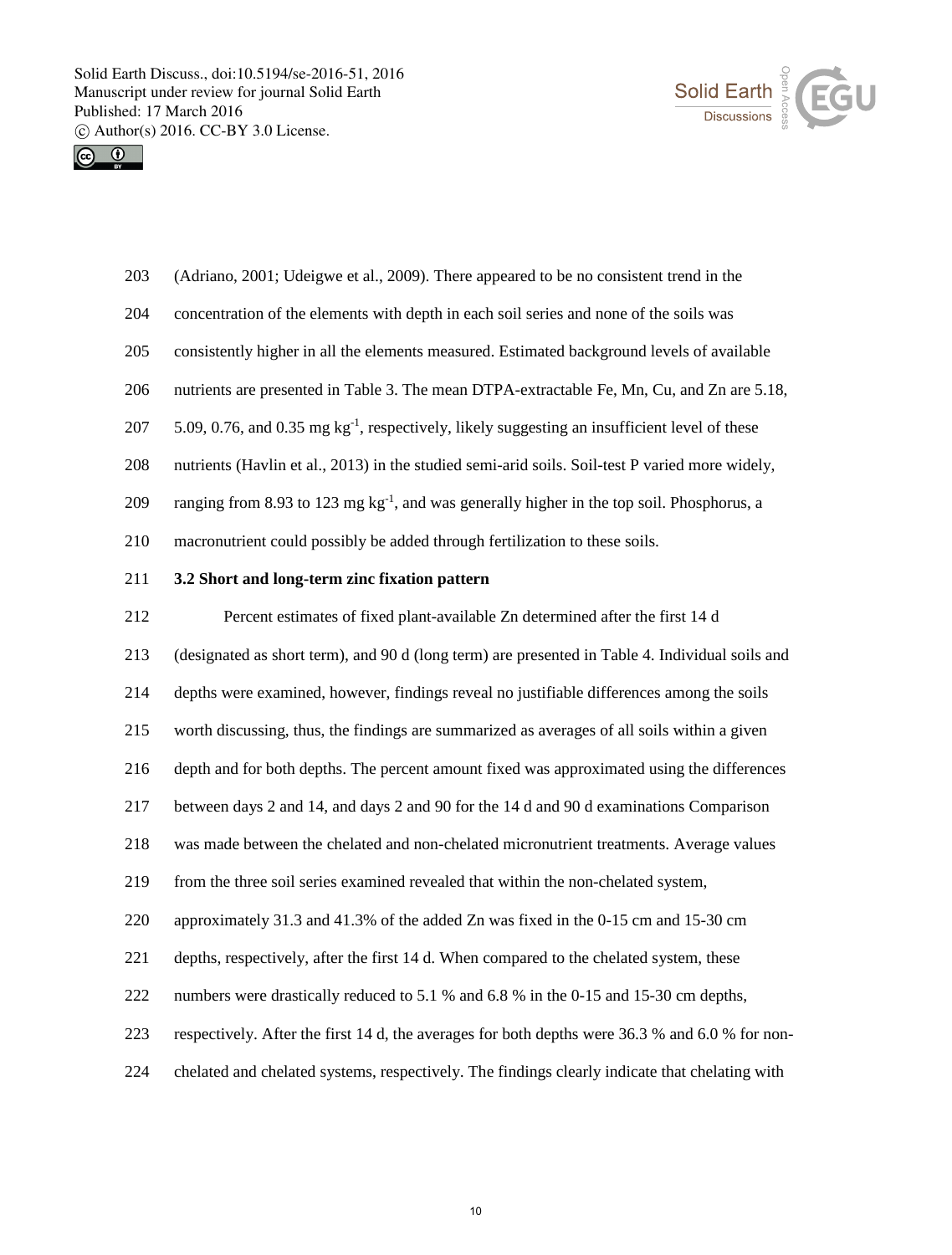



| 225 | EDTA reduced the amount of plant-available Zn fixed by soil constituents (Lopez-Valdivia et      |
|-----|--------------------------------------------------------------------------------------------------|
| 226 | al., 2002; Chiu et al., 2005; Alvarez and Gonzalez, 2006). This observed difference between      |
| 227 | the chelated and non-chelated partly supports the high fixation of Zn encountered in most        |
| 228 | alkaline soil, particularly when applied non-chelated and why Zn is often the most deficient     |
| 229 | micronutrient in most alkaline soils (Alloway, 2008).                                            |
| 230 | The amount of Zn fixed by the end of the experimental period of 90 d (long-term                  |
| 231 | fixation) was also examined. About 51.1% and 61.4% of available Zn was fixed after 90 d in       |
| 232 | the non-chelated system within the 0-15 and 15-30 cm depths, respectively. These numbers         |
| 233 | when compared to the chelated system were 30.7% and 45.1% for the 0-15 and 15-30 cm              |
| 234 | depths, respectively. Average fixation for both depths in these semi-arid soils after 90 d were  |
| 235 | 56.2% for non-chelated system and 37.9% for chelated system, a difference of approximately       |
| 236 | 18% compared to the 30% observed in the short term fixation (14 d). The narrower                 |
| 237 | differences in Zn fixation observed on the long term could be attributed to the half-life of the |
| 238 | chelating agent, EDTA. A half-life of 39 to 59 d for EDTA in doses of 0.8 to 1.6 mmol in a       |
| 239 | heavy metal phytoextraction study was estimated by Meers et al. (2005), suggesting that the      |
| 240 | effectiveness of EDTA on micronutrient mobilization will decrease over time, causing more        |
| 241 | micronutrient to be fixed by other soil constituents. Although not significant, the slightly     |
| 242 | higher fixation of Zn observed in the subsurface soil could be partly attributed to higher clay  |
| 243 | content. Clay interaction with metal cations such as Zn, which could reduce the amount of        |
| 244 | plant-extractable Zn, has been widely documented (Sparks, 2003; Eze et al., 2010; Udeigwe et     |
| 245 | al., 2015).                                                                                      |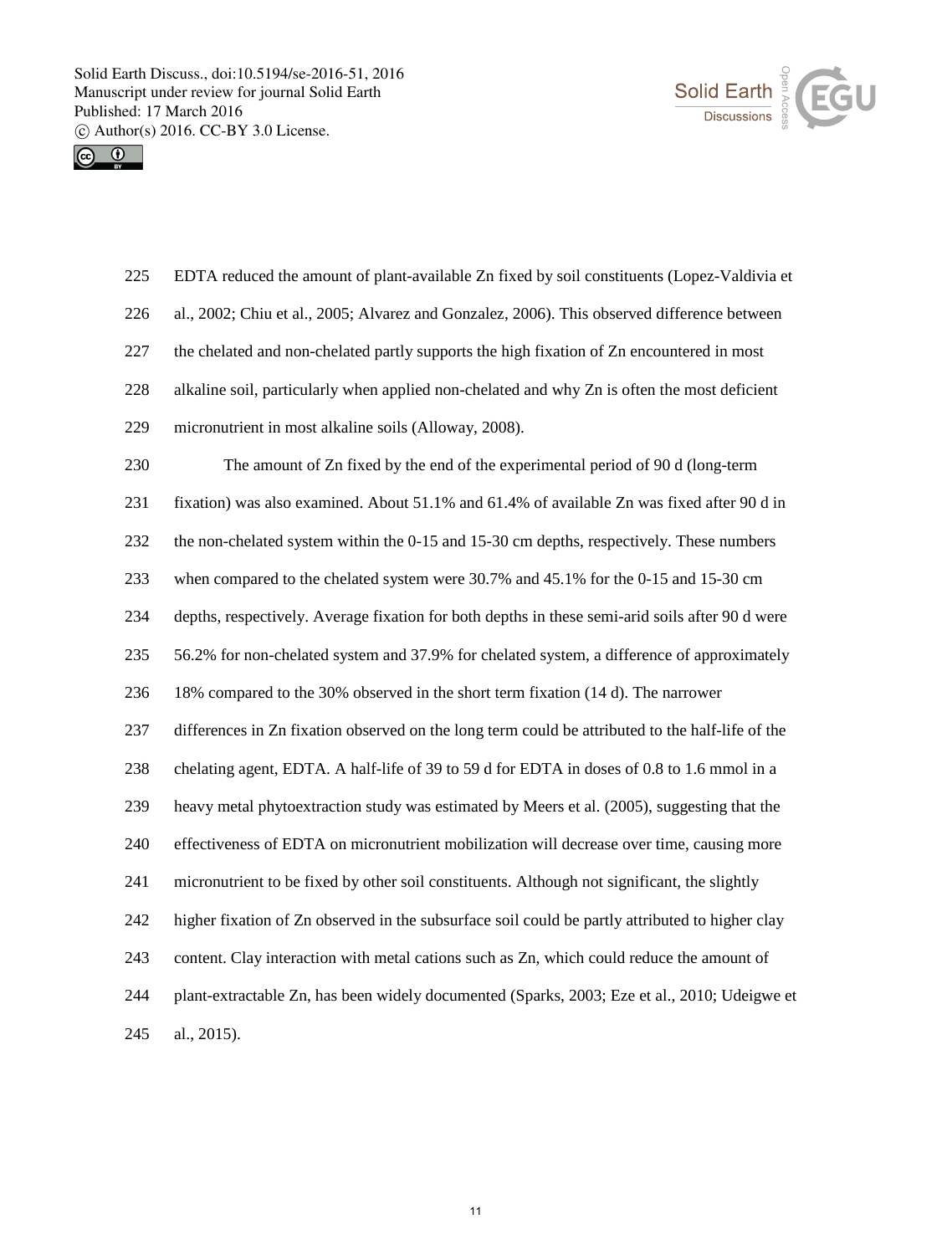



# 246 **3.3 Changes in available zinc with respect to other micronutrients**

| 247 | The changes in the concentration of plant-available Zn over the experimental period of           |
|-----|--------------------------------------------------------------------------------------------------|
| 248 | 90 d was compared to those of other micronutrients in both the chelated and non-chelated         |
| 249 | systems (Table 5). The relationships were examined among individual soil and depth,              |
| 250 | however, there was no remarkable differences among soils worth discussing, thus, the             |
| 251 | findings are summarized as averages for the soils at each depth and for both depths combined     |
| 252 | within each Zn system (chelated and non-chelated). The strengths of the relationships and        |
| 253 | slope of change between Zn and each of the other micronutrient elements (Cu, Fe, and Mn)         |
| 254 | were examined using regression analyses. Within each depth, the amount of available Zn           |
| 255 | positively and significantly changes with each of the other micronutrients, although to a        |
| 256 | varying degree within the chelated and non-chelated micronutrient systems. Overall, the          |
| 257 | strengths of the relationships were higher in the non-chelated systems ( $R^2$ : 0.68-0.94)      |
| 258 | compared to the chelated ( $R^2$ : 0.20-0.77), suggesting less linearity in changes in Zn        |
| 259 | concentration to those of the other micronutrients in the chelated system. The slopes were also  |
| 260 | generally higher in the non-chelated systems for each of the relationships examined,             |
| 261 | suggesting that more Zn will be fixed for each unit of the other micronutrient fixed in the non- |
| 262 | chelated system. Within each depth in the non-chelated system, the change in available Zn        |
| 263 | with respect to change in Cu (Zn-Cu) was higher than those of Zn-Fe, and Zn-Mn as                |
| 264 | evidenced from the slopes of the equation. When both depths were combined for each               |
| 265 | element, within the non-chelated system, the slopes were 0.90 (Zn-Cu), 0.37 (Zn-Fe), and         |
| 266 | 0.29 (Cu-Zn). Similar relationships were also evidenced in the non-chelated system, although     |
| 267 | to a lesser strength and some were not significant (Table 5). Within the non-chelated system,    |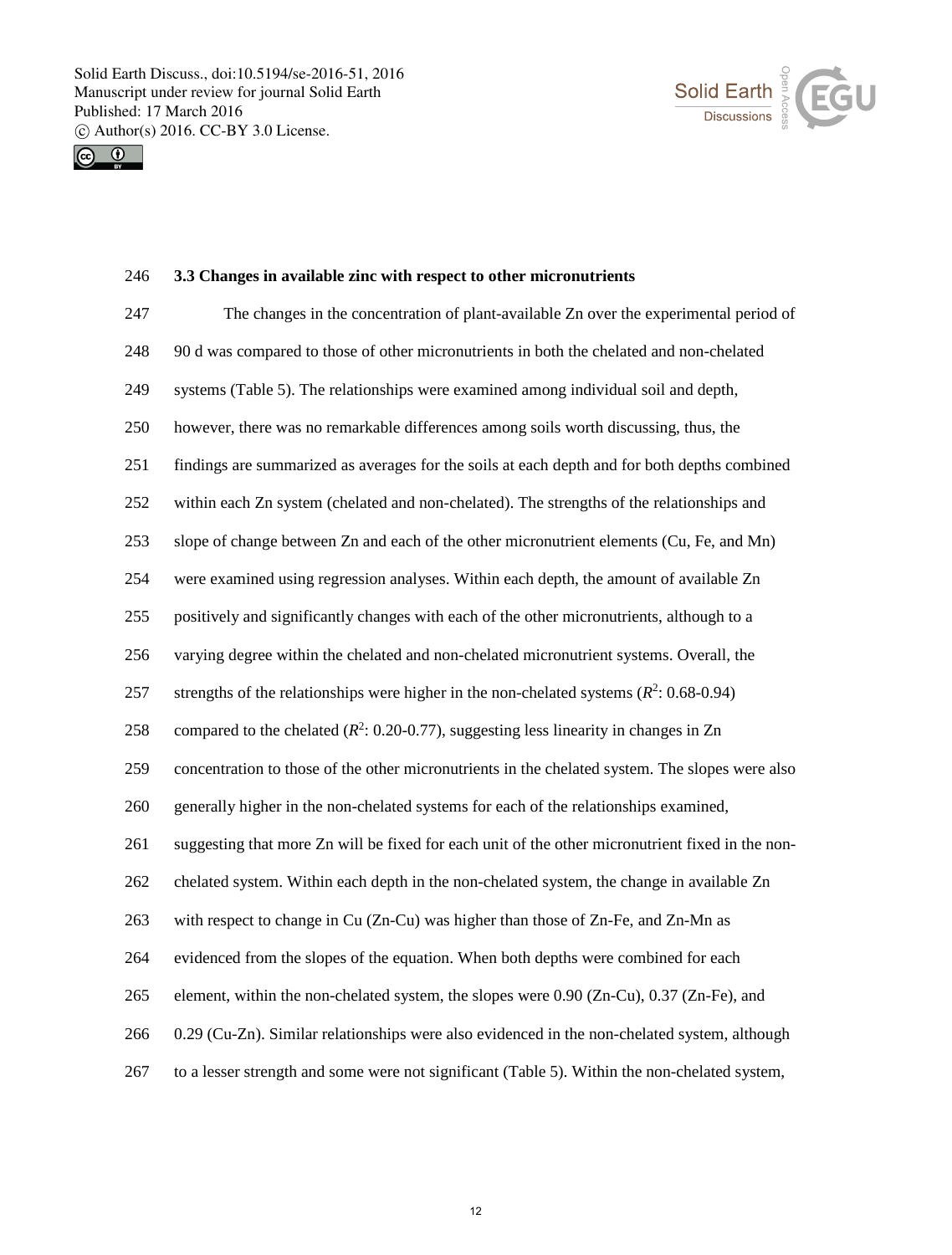



268 the findings suggest that a 1 mg  $kg^{-1}$  change in the concentration of available Cu, Fe, and Mn, 269 will be associated with 0.90, 0.37, and 0.29 mg  $kg^{-1}$  change in available Zn respectively, in 270 these semi-arid alkaline soils of the SHP. The strong association of Zn and Cu fixation 271 evidenced here could be attributed to the fact these are the two most-limiting micronutrients 272 in these soils with estimated plant-available averages 0.38 and 0.81 mg  $kg^{-1}$ , respectively. 273 These relationships provide an estimation of how Zn changes with the other micronutrients in 274 both the chelated and non-chelated systems in this semi-arid alkaline soils. Such information 275 is currently not available for soils of this region and as such little comparisons could be made 276 between the findings here and existing literature. 277 **3.4 Kinetics of zinc fixation**  278 Fixation kinetics of chelated and non-chelated Zn fixation in these soils were further 279 examined by fitting the data obtained from kinetic experiments to various kinetic models. A 280 number of kinetic models (Table 6) were examined, based on the experimental conditions of 281 this study and evidence gathered from previous related studies (Dang et al., 1994; 282 Reyhanitabar and Gilkes, 2010). The criteria used for evaluating best fit among the models 283 were coefficient of determination  $(R^2)$  and standard error (SE) (Dang et al., 1994; 284 Reyhanitabar and Gilkes, 2010). Fixation kinetics were studied within soils and depths, 285 however, the individual examination of soils however did not show justifiable reasons to

286 focus the discussion on the comparison among them, thus, for further examinations, average

287 data points for all three soils were used.

288 The data from Zn kinetic experiments were fitted to the zero, first, second order, and 289 power function models and findings summarized in Table 7 . In all the models, **qt** represents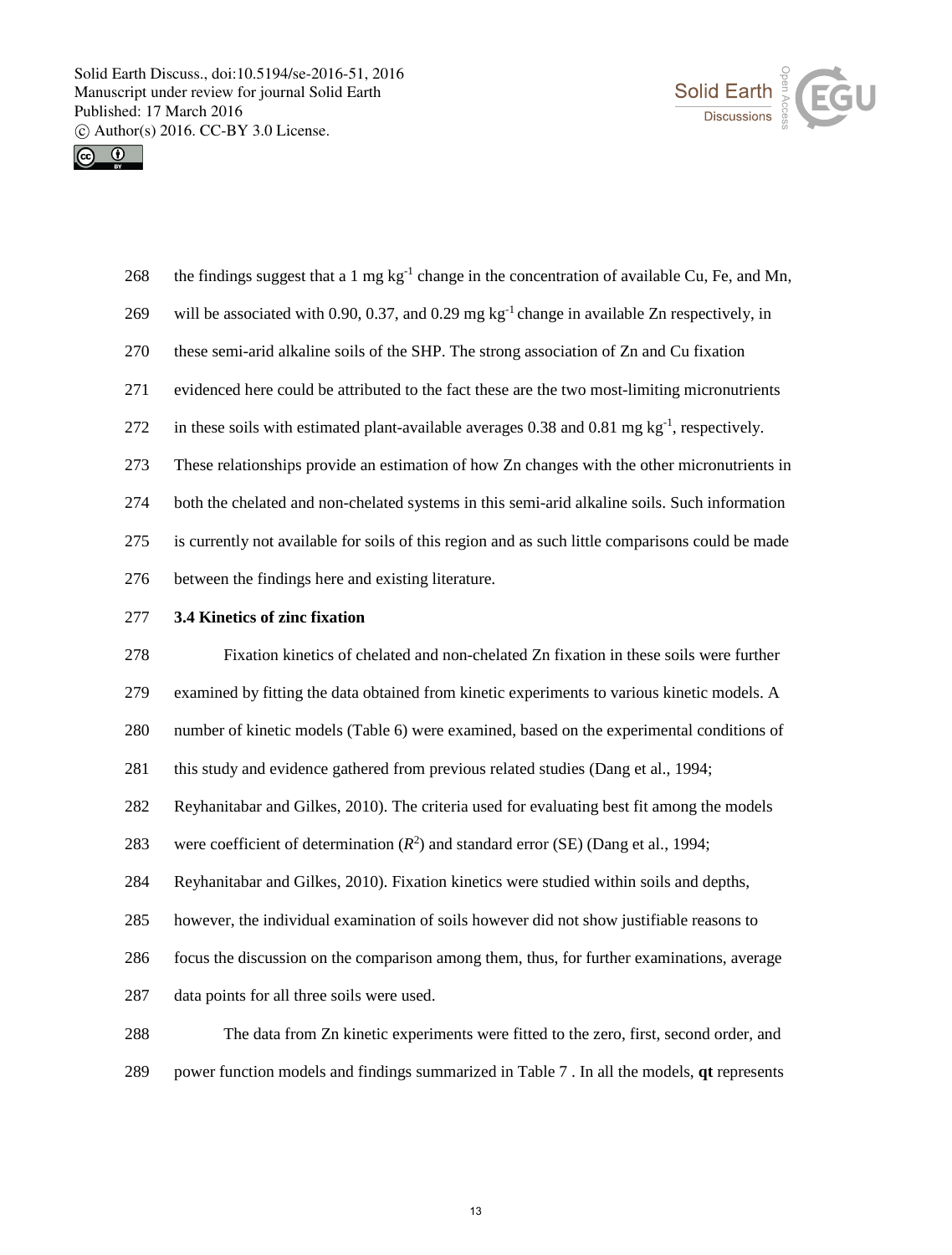



| 290 | the amount of DTPA extractable (plant-available) micronutrient in mg kg <sup>-1</sup> remaining at time |
|-----|---------------------------------------------------------------------------------------------------------|
| 291 | t, in d. Discussions will be concentrated on models derived using data points from both depths          |
| 292 | averaged across soils because there was no difference of interest between the 0-15 and 15-30            |
| 293 | cm depths that worth focusing the discussion on. Employing more data points will also                   |
| 294 | enhance the statistical reliability of the evaluation. In the non-chelated system, fixation of          |
| 295 | available Zn was poorly described by the zero, first, and second order models $(R^2: 0.66 - 0.82)$      |
| 296 | but better described by the power function model ( $R^2 = 0.95$ , SE = 0.076) (Fig. 1). This better     |
| 297 | fit to the power function model suggest that the fixation of plant-available Zn in this mixed           |
| 298 | system of non-chelated micronutrients is not linear over the experimental period of 90 days             |
| 299 | (Fig. 1), an indication of a more complex reaction type This finding can be related those of            |
| 300 | Reyhanitabar et al. (2010) who reported the kinetics of DTPA extraction of zinc from                    |
| 301 | calcareous soils was better described by the power function model. Same was the case when               |
| 302 | Zn was examined in a single system (data not shown). Within the chelated system (Fig. 2),               |
| 303 | none of the models examined was able to reasonably describe the reduction of plant-available            |
| 304 | Zn in these semi-arid soils ( $R^2$ : 0.66 to 0.70), a finding suggesting that the reduction of         |
| 305 | chelated Zn did not perfectly follow the speculated decay trend in these soils over the 90-day          |
| 306 | period. Literature search did not yield much information on the fixation kinetics of chelated           |
| 307 | Zn, thus, further justifying the need for this study.                                                   |
| 308 | 3.5 Significance of findings to zinc management                                                         |

- 309 The fixation kinetics of non-chelated Zn following the power function model over the 310 zero, first, and second order models, is an indication of a more complex reaction type.
- 311 Inferences drawn from the short and long-term experiments substantiate the need to apply Zn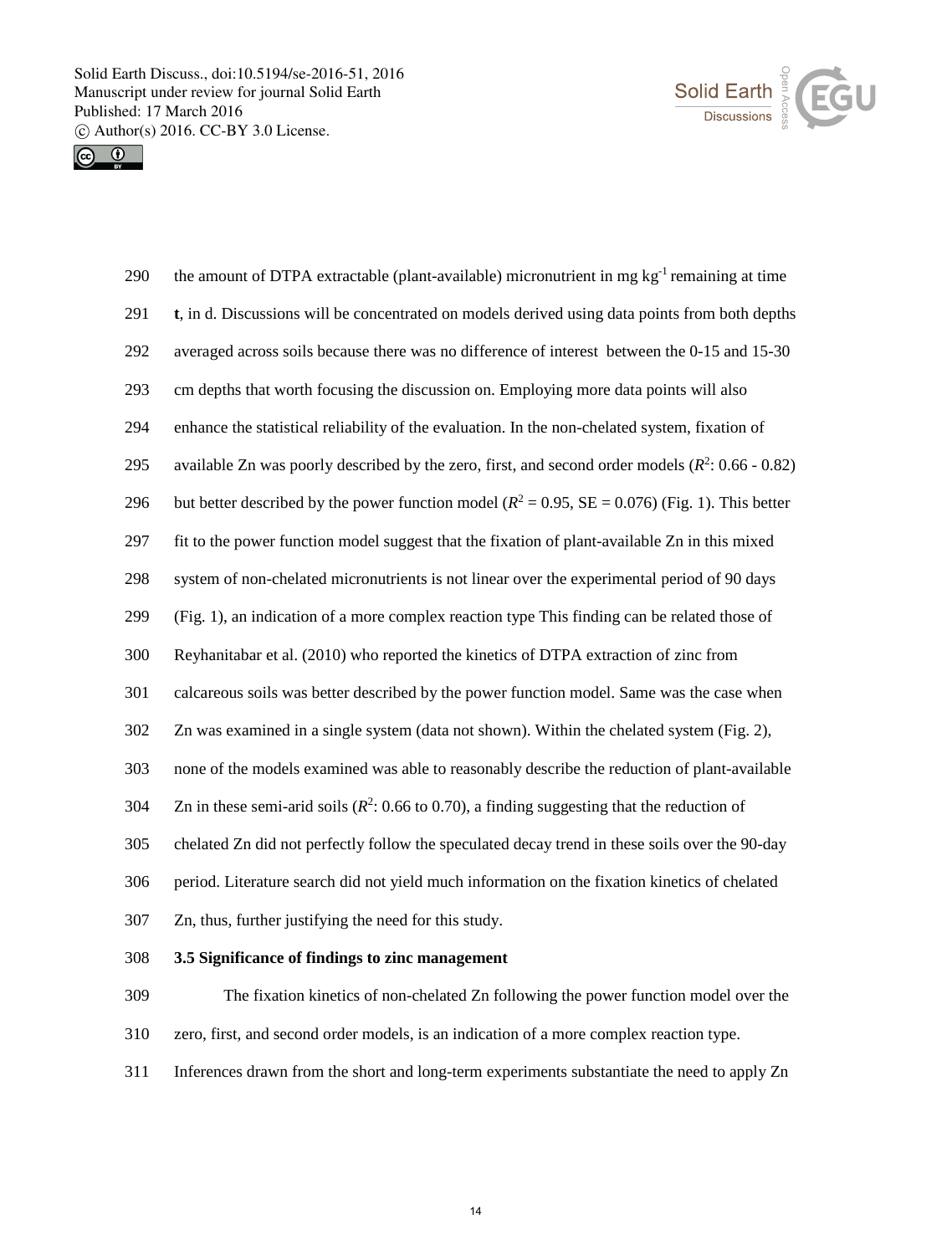



| 312 | micronutrient in the chelated form on these semi-arid soils as significantly less chelated Zn    |
|-----|--------------------------------------------------------------------------------------------------|
| 313 | was fixed particularly within the first 14 d. Findings also highlighted the importance of timing |
| 314 | in Zn micronutrient management in these soils even when chelated micronutrient compounds         |
| 315 | are used. The simple linear relationships of change in plant-available Zn relative to other      |
| 316 | micronutrients (Cu, Mn, and Fe) could be used as predictive tools. The kinetic parameters        |
| 317 | obtained from the kinetic experiments could be used for approximating how much of added          |
| 318 | Zn micronutrient will be available at a given time, particularly for the non-chelated Zn         |
| 319 | materials which its fixation was reasonably described by the power function model.               |
| 320 | Findings from this study provide a basis for developing applications for comparing               |
| 321 | fixation pattern of Zn to those of other micronutrients in a given soil and also among soils. Of |
| 322 | interest, the applications developed from this study provide a basis for a more mechanistic      |
| 323 | approach to evaluating and comparing the fixation patterns and effectiveness of different        |
| 324 | micronutrient compounds in any given soil system. A database of the reaction rate constants      |
|     |                                                                                                  |
| 325 | derived for different Zn micronutrient compounds could be used as a tool for making a more       |
| 326 | informed decision on Zn management on these semi-arid soils, an application that can be          |

### 328 **4 Conclusions**

329 The application of kinetic models to Zn fixation could be used to further the 330 understanding of its chemistry and behavior in the soils of the semi-arid to arid climates. The 331 reduction of plant-available Zn more closely followed the power function models over the 332 zero, first, and second order models in these soils, suggestion a more complex reaction type. 333 Timing is an important practice in Zn management in these semi-arid soils, even when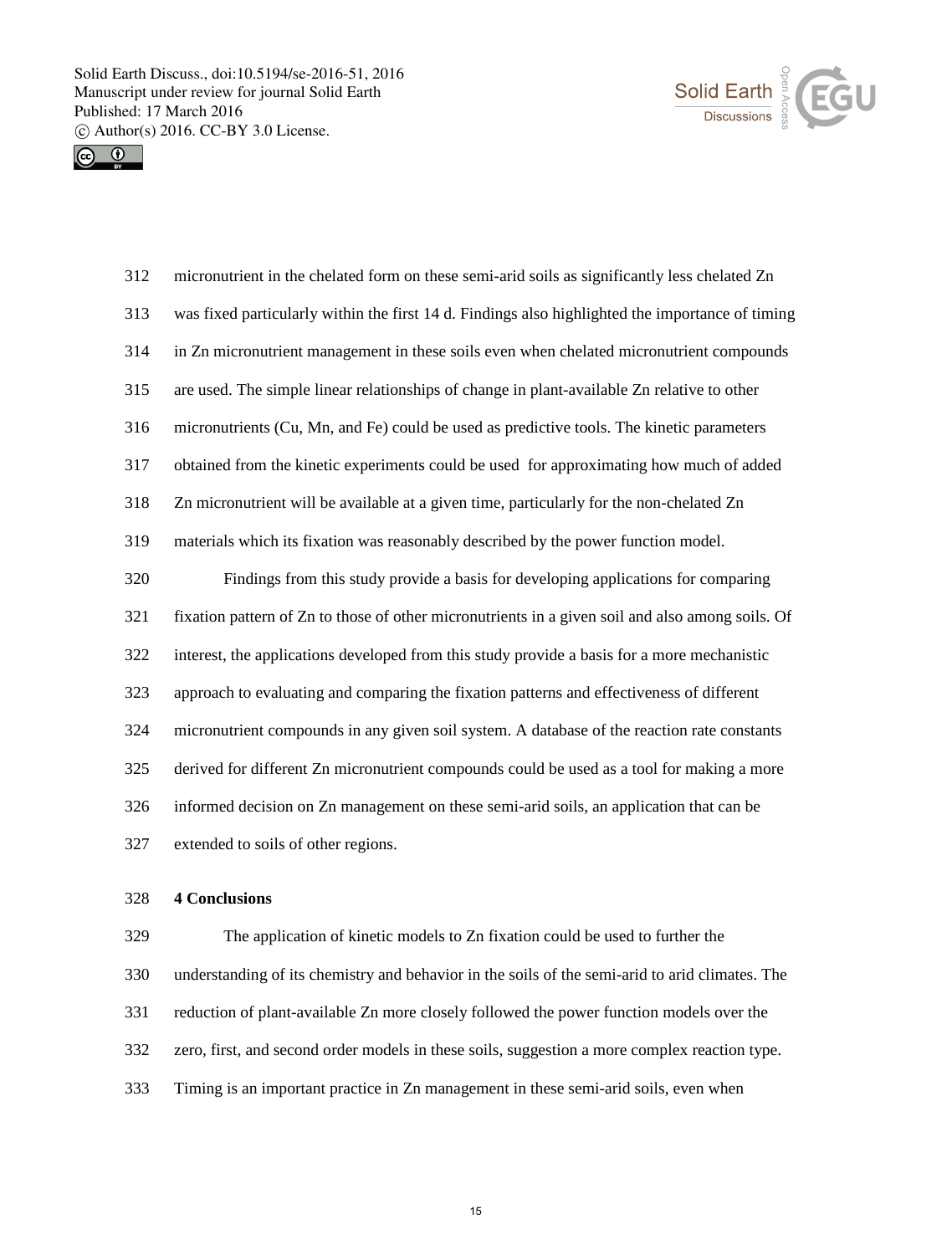



- 334 chelated compounds are used. Evidence gathered from this study suggest that kinetic model
- 335 application to Zn fixation provide a sound basis for evaluating Zn dynamics among soil types
- 336 and for comparing different Zn micronutrient compounds. The experimental setup and
- 337 conditions of this study will facilitate the easier application of findings to field settings. This
- 338 study provides useful background information that will enable future studies on the
- 339 examination of the reaction mechanisms involved in zinc fixation in chelated and non-
- 340 chelated systems of these semi-arid soils.
- 341 *Acknowledgement*: The authors thank the College of Agricultural Sciences and Natural
- 342 Resources, Texas Tech University, for assisting with the research enhancement funds that
- 343 partly supported this study.
- 344 **References**
- 345 Abbas, M. H. and Salem, H. M.: Kinetics of iron retention by typic torriorthent and typic
- 346 haplocalcid soils supplied with some micronutrients, Annals of Agrc. Sci. Moshtohor,
- 347 49, 301–311, 2011.
- 348 Adriano, D. C.: Trace elements in terrestrial environments: biogeochemistry, bioavailability,
- 349 and risks of metals, Springer Science and Business Media, New York, 2001.
- 350 Alloway, B. J.: Soil factors associated with zinc deficiency in crops and humans, Environ.
- 351 Geochem. Hlth. 31(5), 537-548, 2009.
- 352 Alloway, B. J. (Ed.): Micronutrient deficiencies in global crop production, Springer Science 353 and Business Media, Netherlands, 2008.
- 354 Alvarez, J. M. and Gonzalez, D.: Zinc transformations in neutral soil and zinc efficiency in
- 355 maize fertilization, J. Agr. Food Chem., 54(25), 9488-9495, 2006.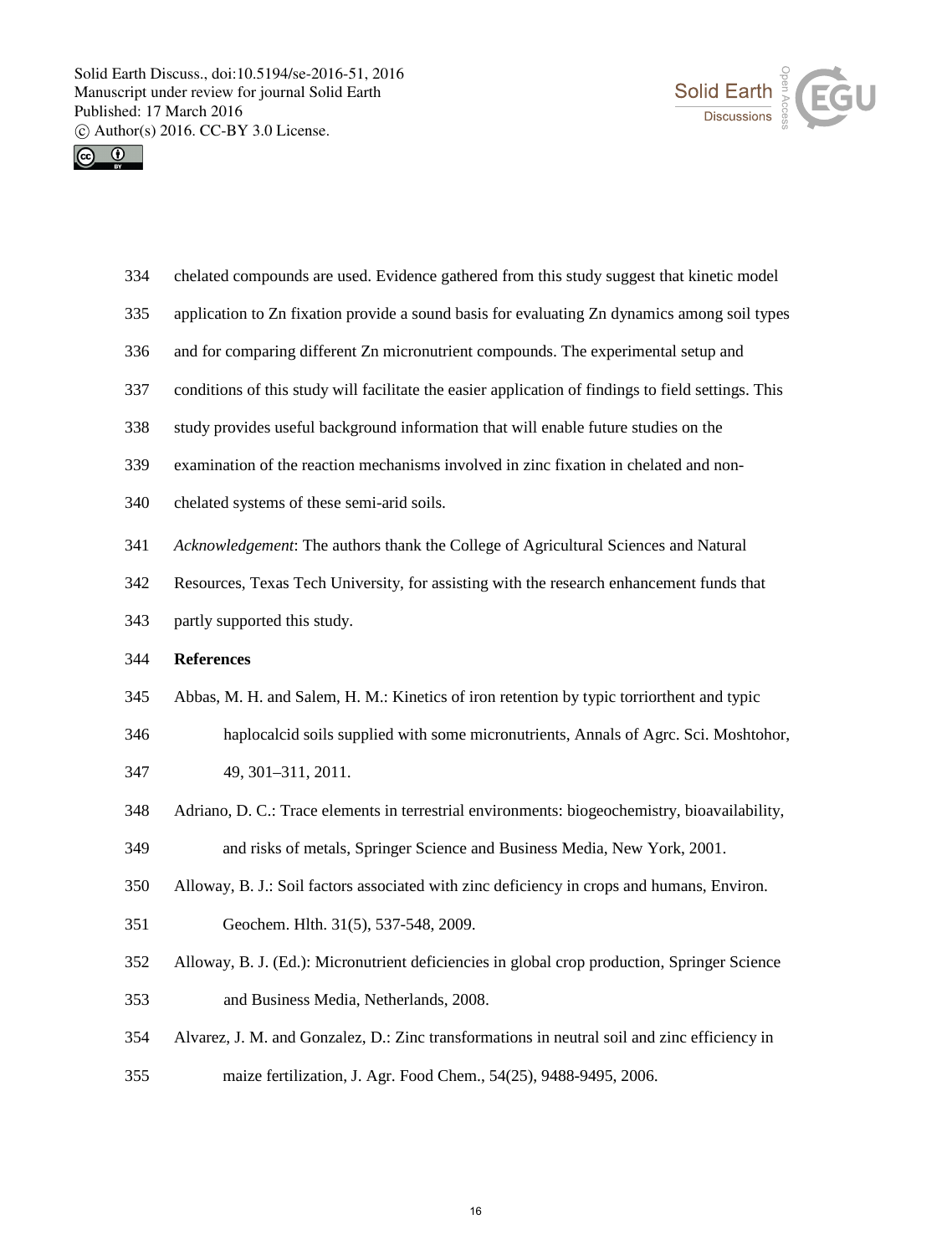



- 356 Bindraban, P.S., Dimkpa C., Nagarajan, L., Roy A., and Rabbinge, R.: Revisiting fertilisers
- 357 and fertilization strategies for improved nutrient uptake by plants, Biol. and Fert of
- 358 Soils, DOI 10.1007/s00374-015-1039-7, 2015.
- 359 Brevik, E. C., Cerdà, A., Mataix-Solera, J., Pereg, L., Quinton, J. N., Six, J., and Van Oost,
- 360 K.: The interdisciplinary nature of SOIL. *Soil*, *1*(1), 117, 2015
- 361 Chen, M., Ma, L. Q., and Harris, W. G.: Baseline concentrations of 15 trace elements in
- 362 Florida surface soils, J. Environ. Qual., 28, 1173-1181, 1999.
- 363 Chesworth, W. ed.: Encyclopedia of soil science. Springer Science and Business Media,
- 364 Berlin, Germany, 2008.
- 365 Chiu, K. K., Ye, Z. H., and Wong, M. H.: Enhanced uptake of As, Zn, and Cu by Vetiveria
- 366 zizanioides and Zea mays using chelating agents, Chemosphere, 60, 1365-1375, 2005.
- 367 Dang, Y. P., Dalal, R. C., Edwards, D. G., and Tiller, K. G.: Kinetics of zinc desorption from
- 368 Vertisols, Soil Sci. Soc. Am. J., 58, 1392-1399, 1994.
- 369 Dimkpa, C.O., Latta, D.E., McLean, J.E., Britt, D.W., Boyanov, M.I., and Anderson, A.J.:
- 370 Fate of CuO and ZnO nano and micro particles in the plant environment, Environ Sci.
- 371 Technol., 47, 4734–4742, 2013.
- 372 Fageria, N. K., Baligar, V.C., and Clark, R.B.: Micronutrients in crop production, Adv.
- 373 Agron., 77, 185-268, 2002.
- 374 Gee, G.W., and Bauder J.W.: Particle-size analysis, in: Methods of soil analysis, Part 1-
- 375 Pyhiscal and Mineralogical Methods, edited by: Klute, A., Soil Sci. Soc. of Am.,
- 376 Madison, WI, 383–411, 1986.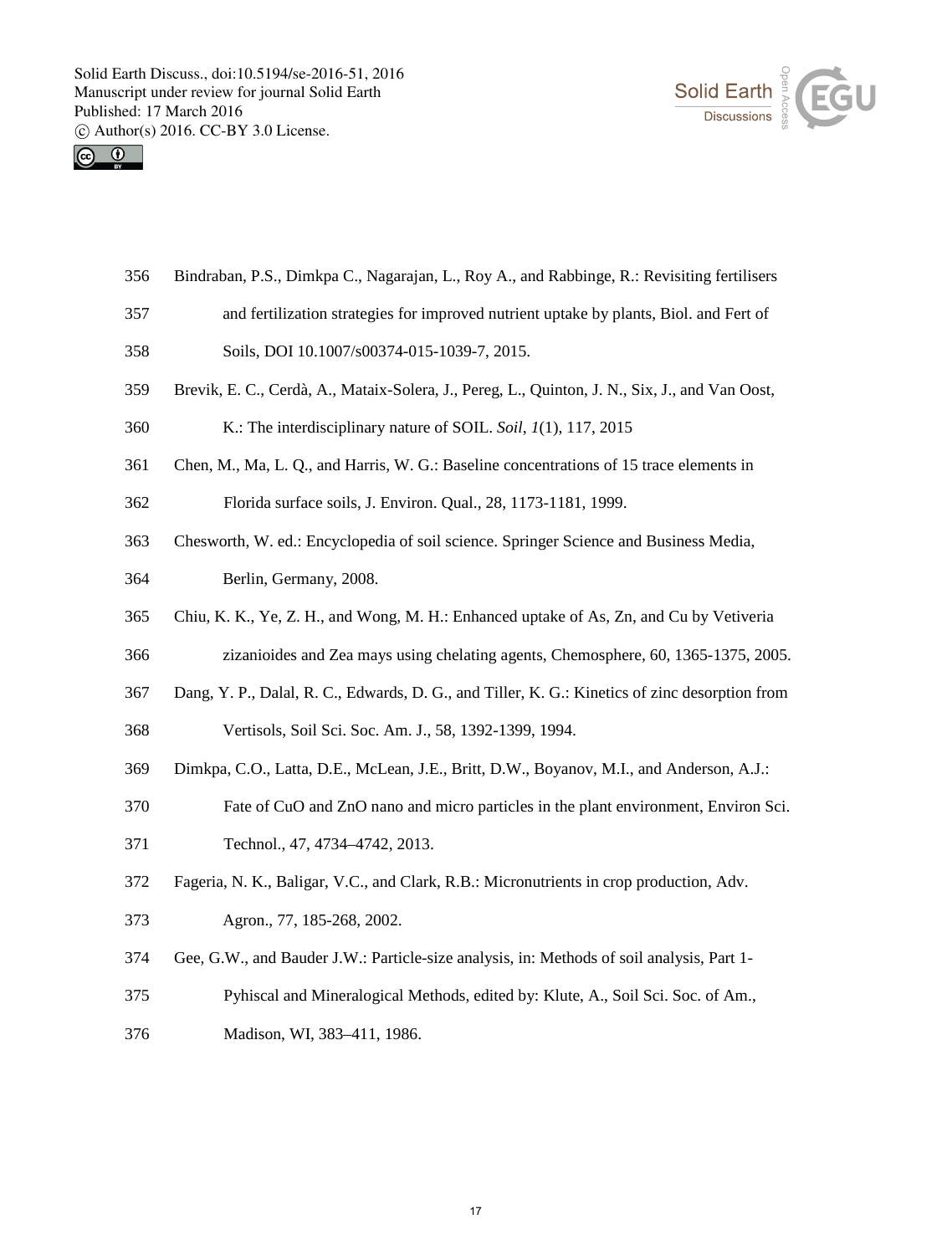



- 377 Havlin, J. L.T., Nelson, S. L., and Beaton J.D.: Soil fertility and fertilizers: an introduction to
- 378 nutrient management, 8th edn., Pearson, Upper Saddle River, New Jersey, USA,
- 379 2013.
- 380 Kabata-Pendias, A.: Trace elements in soils and Plants. 3<sup>rd</sup> edn., Google eBook, CRC Press,
- 381 Boca Raton, Florida,USA, 2010.
- 382 Liang, J., and Karamanos, R. E.: DTPA-extractable Fe, Mn, Cu, and Zn, in: Soil Sampling
- 383 and Methods of analysis, edited by: Carter, M. R., CRC Press, Boca Raton, Florida, 384 USA, 1993.
- 385 Lindsay, W., and Norvell W. A.: Development of a DTPA soil test for zinc, iron, manganese,
- 386 and copper, Soil Sci. Soc. of Am. J., 42, 421-428, 1978.
- 387 Lopez-Valdivia, L. M., Fernandez, M.D., Obrador, A., and Alvarez, J.M.: Zinc
- 388 transformations in acidic soil and zinc efficiency on maize by adding six organic zinc
- 389 complexes, J. Agr. Food Chem., 50, 1455-1460, 2002.
- 390 Lucena, J. J., Sentís, J. A., Villén, M., Lao, T., and Pérez-Sáez, M.: IDHA chelates as a
- 391 micronutrient source for green bean and tomato in fertigation and hydroponics, Agron 392 J., 100, 813-818, 2008.
- 393 Luo, C., Shen, Z., and X. Li.: Enhanced phytoextraction of Cu, Pb, Zn and Cd with EDTA
- 394 and EDDS, Chemosphere 59, 1-11, 2005.
- 395 Manouchehri, N., Besancon, S., and Bermond, A.: Major and trace metal extraction from soil
- 396 by EDTA: equilibrium and kinetic studies, Anal. Chim. Acta, 559, 105-112, 2006.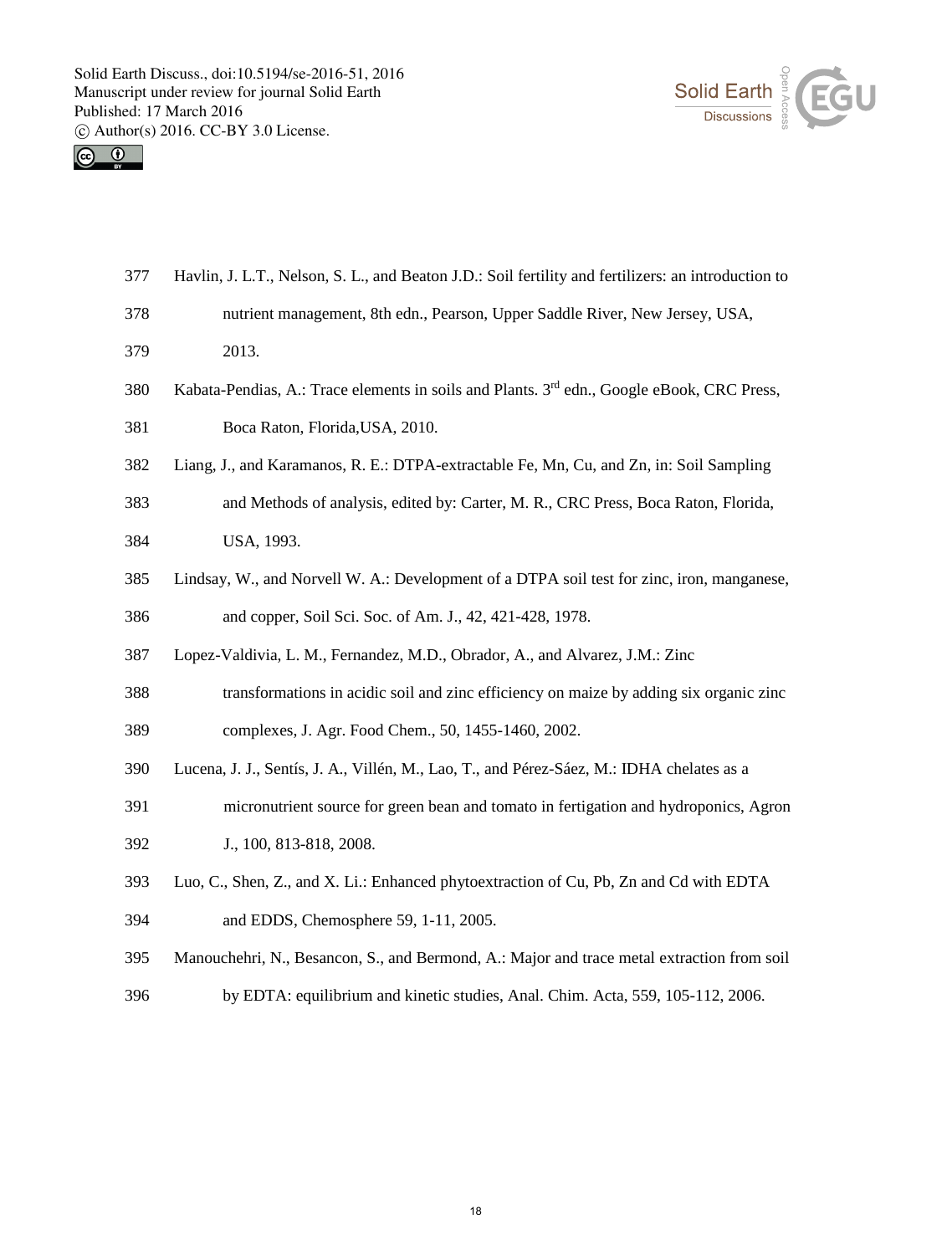



- 397 Meers, E., Ruttens A., Hopgood, M. J., Samson, D., and Tack, F. M. G.: Comparison of
- 398 EDTA and EDDS as potential soil amendments for enhanced phytoextraction of heavy
- 399 metals, Chemosphere 58, 1011-1022, 2005.
- 400 Mehlich, A.: Mehlich 3 soil test extractant: a modification of Mehlich 2 extractant, Commun.
- 401 Soil Sci. Plant Anal., 15, 1409-1416, 1984.
- 402 Mehta, S., Fryar, A. E., and Banner, J. L.: Controls on the regional-scale salinization of the
- 403 Ogallala aquifer, Southern High Plains, Texas, USA. *Appl Geochem.*, *15*(6), 849-864, 404 2000.
- 405 Nelson, D.W. and Sommers, L.E.: Total carbon, organic carbon, and organic matter, In
- 406 Methods of Soil Analysis- Part 3, Chemical Methods, edited by Sparks et al., Soil Sci.
- 407 Soc. Am. J., Madison, Wisconsin, USA, 1996.
- 408 Reyhanitabar, A. and Gilkes, R. J.: Kinetics of DTPA extraction of zinc from calcareous soils, 409 Geoderma 154, 289-293, 2010.
- 410 Sekhon, B. S.: Chelates for micronutrient nutrition among crops. Resonance 8: 46-53, 2003.
- 411 Slaton, N. A., Norman, R.J., and Wilson, C. E.: Effect of zinc source and application time on
- 412 zinc uptake and grain yield of flood-irrigated rice, Agron. J., 97(1), 272-278, 2005.
- 413 Soil Survey Staff: Kellogg Soil Survey Laboratory Methods Manual. Soil Survey
- 414 Investigations Report No. 42, Version 5.0., edited by: Burt, R. and Soil Survey Staff
- 415 US Department of Agriculture, Natural Resources Conservation Service, Lincoln, NE,
- 416 USA, 2014.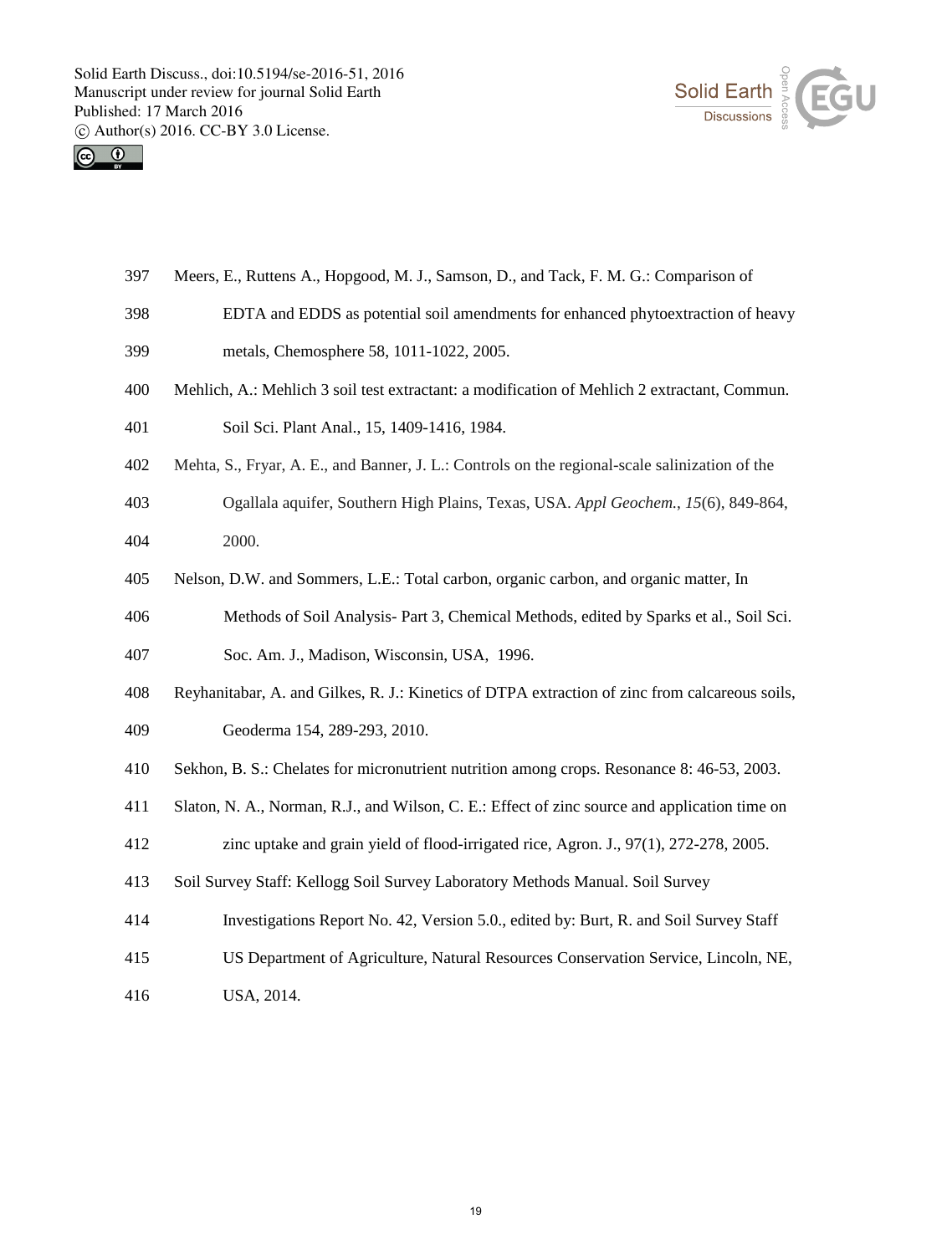



| 417 | Sparks, D. L., Page, A. L., Helmke, P. A., Loeppert, R. H., Soltanpour P. N., Tabatabai, M. A.        |
|-----|-------------------------------------------------------------------------------------------------------|
| 418 | Johnson C.T., and Sumner M. E.: Methods of soil analysis, Part 3-Chemical methods,                    |
| 419 | Soil Sc. Soc. of Am. Inc, Madison, WI, USA, 1996                                                      |
| 420 | Sparks, D.L: Environmental Soil Chemistry, 2 <sup>nd</sup> ed., Academic Press, California, USA, 2003 |
| 421 | Smith, P., Cotrufo, M.F., Rumpel, C., Paustian, K., Kuikman, P.J., Elliott, J.A., McDowell,           |
| 422 | R., Griffiths, R.I., Asakawa, S., Bustamante, M., House, J.I., Sobocká, J., Harper, R.,               |
| 423 | Pan, G., West, P.C., Gerber, J.S., Clark, J.M., Adhya, T., Scholes, R.J., and Scholes,                |
| 424 | M.C.: Biogeochemical cycles and biodiversity as key drivers of ecosystem services                     |
| 425 | provided by soils. SOIL 1, 665-685, doi:10.5194/soil-1-665-2015, 2015.                                |
| 426 | Udeigwe, T. K., Wang J. J., and Zhang H.: Effectiveness of bauxite residues in immobilizing           |
| 427 | contaminants in manure-amended soils, Soil Sci., 174, 676-686. 2009.                                  |
| 428 | Udeigwe, T. K., Young, J., Kandakji, T., Weindorf, D.C., Mahmoud, M.A. and Stietiya, M.H.             |
| 429 | Elemental quantification, chemistry, and source apportionment in golf course facilities               |
| 430 | in semi-arid urban landscape using portable x-ray fluorescence spectrometer, Solid                    |
| 431 | Earth, 7(1), 37-62, 2015.                                                                             |
| 432 | Udeigwe, T.K., Eichmann, M.B., Menkiti, M.C., and Kusi, N.Y.O.: Examining the fixation                |
| 433 | kinetics of chelated and non-chelated copper and the applications to micronutrient                    |
| 434 | management in semi-arid alkaline soils, Solid Earth, 7, 311-321, 2016.                                |
| 435 | United States Environmental Protection Agency-Inductively Coupled Plasma (USEPA-ICP)                  |
| 436 | (USEPA-ICP) Users Group: Method 200.7. http://www.nmenv.state.nm.us/                                  |
| 437 | gwb/documents/DairyRegs/NOIAttachment9-Exhibits/3224Exhibits/3224-1.pdf (Last                         |
| 438 | accessed 30 September, 2015), 1982.                                                                   |
|     |                                                                                                       |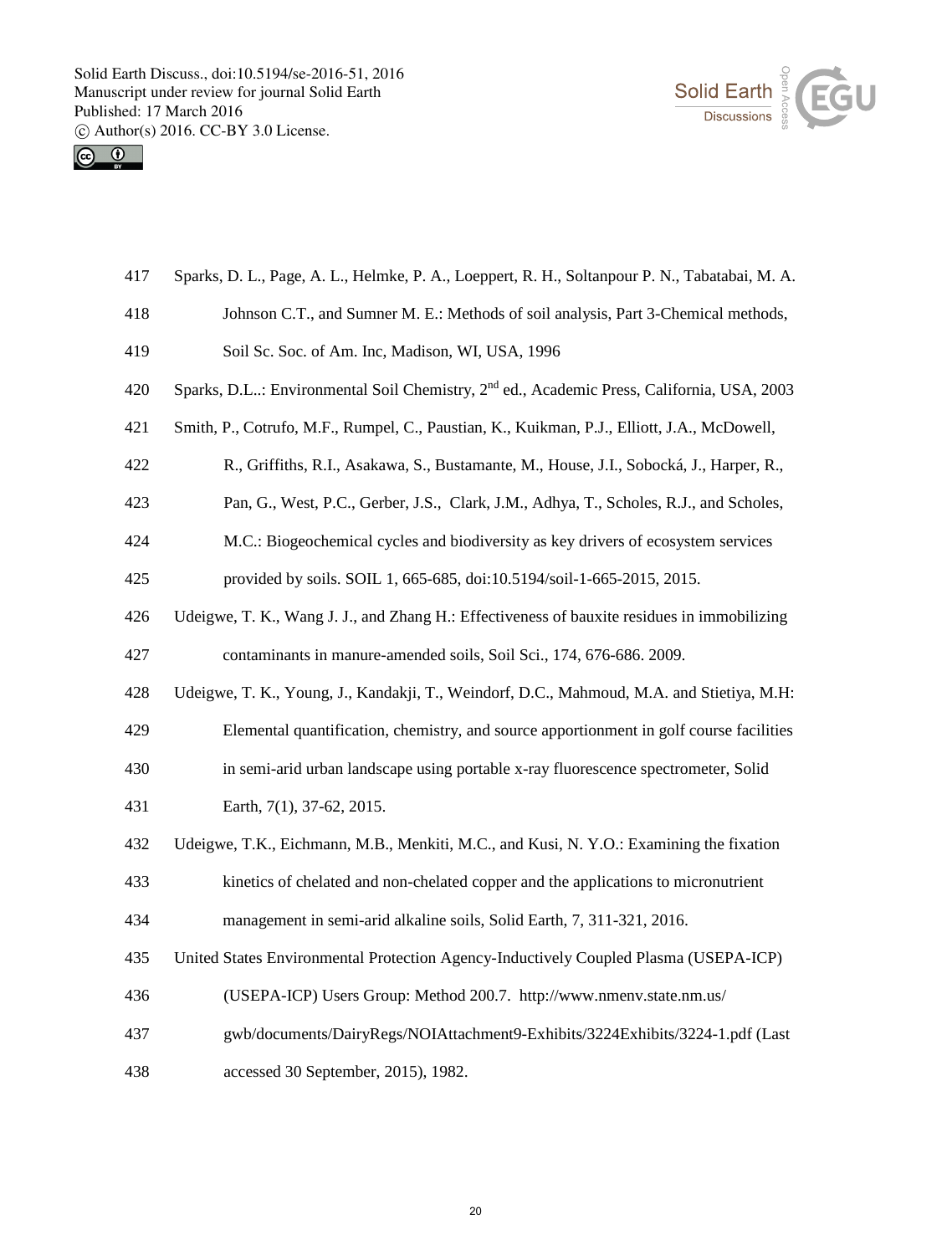



| 439 | USDA Conservation Service: Soil survey laboratory methods and procedures for collecting |
|-----|-----------------------------------------------------------------------------------------|
| 440 | soil samples, USDA Soil Survey Investigations Report 1, US Govt. Printing Office,       |
| 441 | Washington, 1972.                                                                       |
| 442 | World Health Organization (WHO). Guidelines on food fortification with                  |
| 443 | micronutrients. http://whqlibdoc.who.int/publications/2006/                             |
| 444 | 9241594012_eng.pdf?ua=1&ua=1 (Last accessed 30 March, 2015), 2000.                      |
| 445 |                                                                                         |
| 446 |                                                                                         |
| 447 |                                                                                         |
| 448 |                                                                                         |
|     |                                                                                         |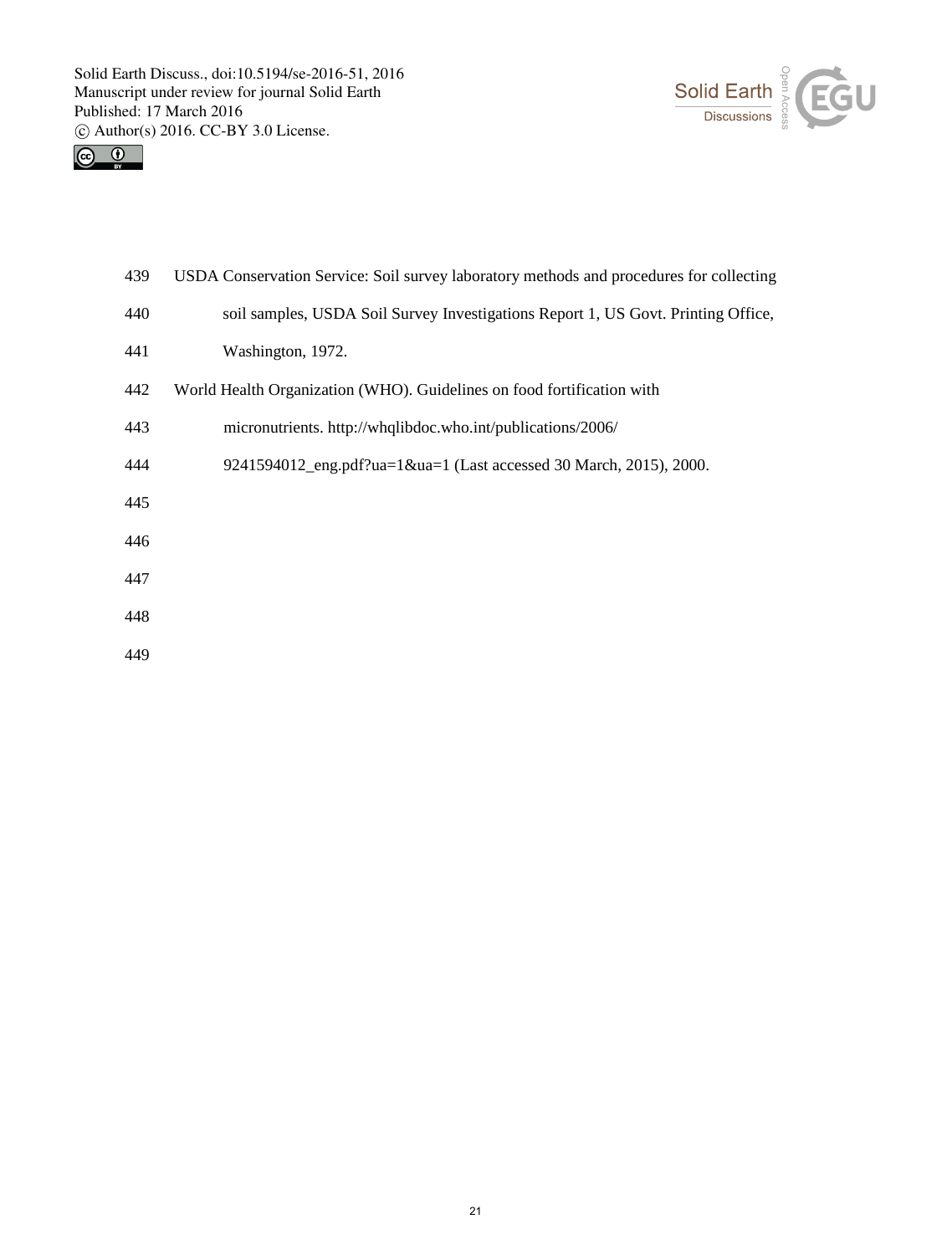Solid Earth Discuss., doi:10.5194/se-2016-51, 2016 Manuscript under review for journal Solid Earth Published: 17 March 2016







| <b>Soil Series</b>         | Amarillo   | Fine-loamy, mixed.<br>superactive, thermic Aridic |                         | carbonatic, thermic Calcidic<br>Mansker (Coarse-loamy, | Pullman (Fine, mixed, superactive, |             |
|----------------------------|------------|---------------------------------------------------|-------------------------|--------------------------------------------------------|------------------------------------|-------------|
|                            |            | Paleustalfs)                                      |                         | Paleustolls)                                           | thermic Torrertic Paleustolls)     |             |
| Sample ID                  | $A_a$      | $\mathbf{A}_{\mathbf{b}}$                         | $\mathbf{N}_\mathrm{a}$ | $\overline{\mathsf{z}}$                                | P.ª                                | Å           |
| Depth (cm)                 | $0 - 15$   | $15 - 30$                                         | $0 - 15$                | 15-30                                                  | $0 - 15$                           | 15-30       |
| Sampling<br>location       | N 33.6058° | W 101.9073°                                       | N 34.1261°              | W 101.5899°                                            | N 34.05901°                        | W 101.4773° |
| Hq                         | 8.07       | 8.35                                              | 8.12                    | 8.20                                                   | 7.52                               | 8.02        |
| $EC$ (dS m <sup>-1</sup> ) | 0.24       | 0.22                                              | 0.27                    | 0.25                                                   | 0.22                               | 0.24        |
| OM (%)                     | 1.05       | 0.93                                              | 1.63                    | 1.24                                                   | 1.56                               | 1.57        |
| $CaCO3(\%)$                | 2.41       | 5.59                                              | 0.98                    | 0.13                                                   | 2.34                               | 4.16        |
| Clay (%)                   | 17.8       | 24.0                                              | 27.9                    | 41.9                                                   | 32.8                               | 33.0        |
| Sand (%)                   | 74.9       | 64.2                                              | 56.5                    | 40.9                                                   | 39.9                               | 38.7        |
| Silt $(%)$                 | 7.40       | 11.8                                              | 15.6                    | 17.2                                                   | 27.3                               | 28.3        |
| <b>Textural Class</b>      |            | SCL                                               | <b>LOS</b>              |                                                        | ರ                                  | F           |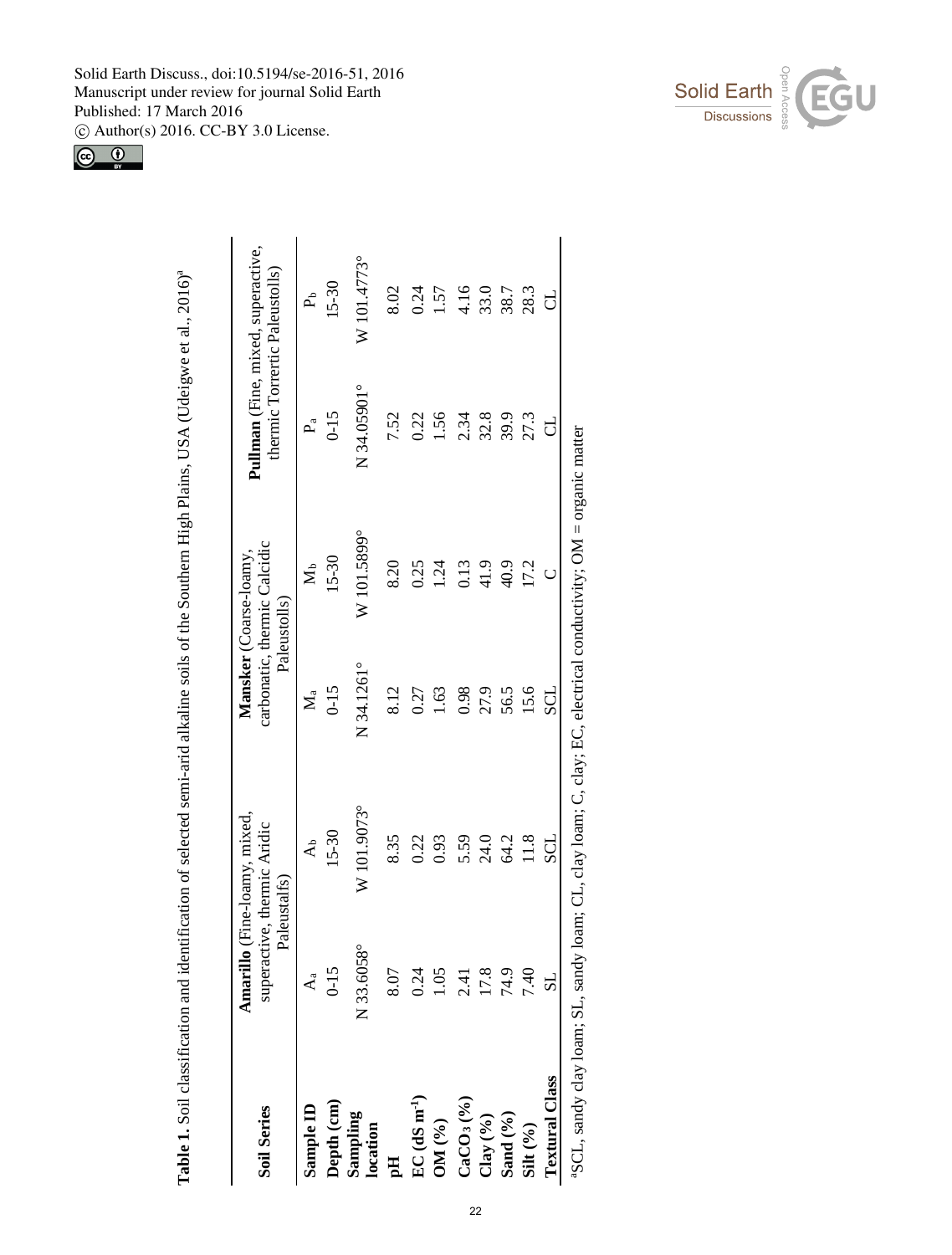



|                               | Amarillo |                                                                                                                                                           |                                                                                                                                                                                                                                              |                                                                                                                                     |                                                           |
|-------------------------------|----------|-----------------------------------------------------------------------------------------------------------------------------------------------------------|----------------------------------------------------------------------------------------------------------------------------------------------------------------------------------------------------------------------------------------------|-------------------------------------------------------------------------------------------------------------------------------------|-----------------------------------------------------------|
|                               |          | M <sub>a</sub> M <sub>b</sub><br>13808 16840<br>13808 11584<br>21008 11584<br>6.1<br>5552 11856<br>9552 11856<br>3554 3103<br>135 202<br>135 7<br>158 158 | $\begin{array}{llllll} \hline \text{P}_a & \text{P}_b \\ 11571 & 12943 \\ 33.8 & 33.7 \\ 7252 & 14433 \\ 8191 & 8964 \\ 2926 & 3029 \\ 2015 & 2199 \\ 130 & 130 \\ 130 & 130 \\ 130 & 131 \\ 131 & 33.4 \\ 42.8 & 41.6 \\\hline \end{array}$ |                                                                                                                                     |                                                           |
|                               |          |                                                                                                                                                           |                                                                                                                                                                                                                                              | <b>Mean</b><br>$4362$<br>$4368$<br>$60068$<br>$60022$<br>$60022$<br>$60022$<br>$60022$<br>$752$<br>$752$<br>$751$<br>$751$<br>$759$ | <b>SD</b><br>2215<br>17473<br>5057448<br>20140001<br>2015 |
|                               |          |                                                                                                                                                           |                                                                                                                                                                                                                                              |                                                                                                                                     |                                                           |
|                               |          |                                                                                                                                                           |                                                                                                                                                                                                                                              |                                                                                                                                     |                                                           |
|                               |          |                                                                                                                                                           |                                                                                                                                                                                                                                              |                                                                                                                                     |                                                           |
|                               |          |                                                                                                                                                           |                                                                                                                                                                                                                                              |                                                                                                                                     |                                                           |
|                               |          |                                                                                                                                                           |                                                                                                                                                                                                                                              |                                                                                                                                     |                                                           |
| A 且 G G G 民 K M S M S D D D G |          |                                                                                                                                                           |                                                                                                                                                                                                                                              |                                                                                                                                     |                                                           |
|                               |          |                                                                                                                                                           |                                                                                                                                                                                                                                              |                                                                                                                                     |                                                           |
|                               |          |                                                                                                                                                           |                                                                                                                                                                                                                                              |                                                                                                                                     |                                                           |
|                               |          |                                                                                                                                                           |                                                                                                                                                                                                                                              |                                                                                                                                     |                                                           |
|                               |          |                                                                                                                                                           |                                                                                                                                                                                                                                              |                                                                                                                                     |                                                           |
|                               |          |                                                                                                                                                           |                                                                                                                                                                                                                                              |                                                                                                                                     |                                                           |

Table 2. Total elemental analysis of the studied semi-arid alkaline soils of the Southern High Plains, USA (Udeigwe et al., 2016)<sup>a</sup> **Table 2.** Total elemental analysis of the studied semi-arid alkaline soils of the Southern High Plains, USA (Udeigwe et al., 2016)a

 $^{a}SD$ , standard deviation; a, 0-15 cm; b, 15-30 cm

aSD, standard deviation; a, 0-15 cm; b, 15-30 cm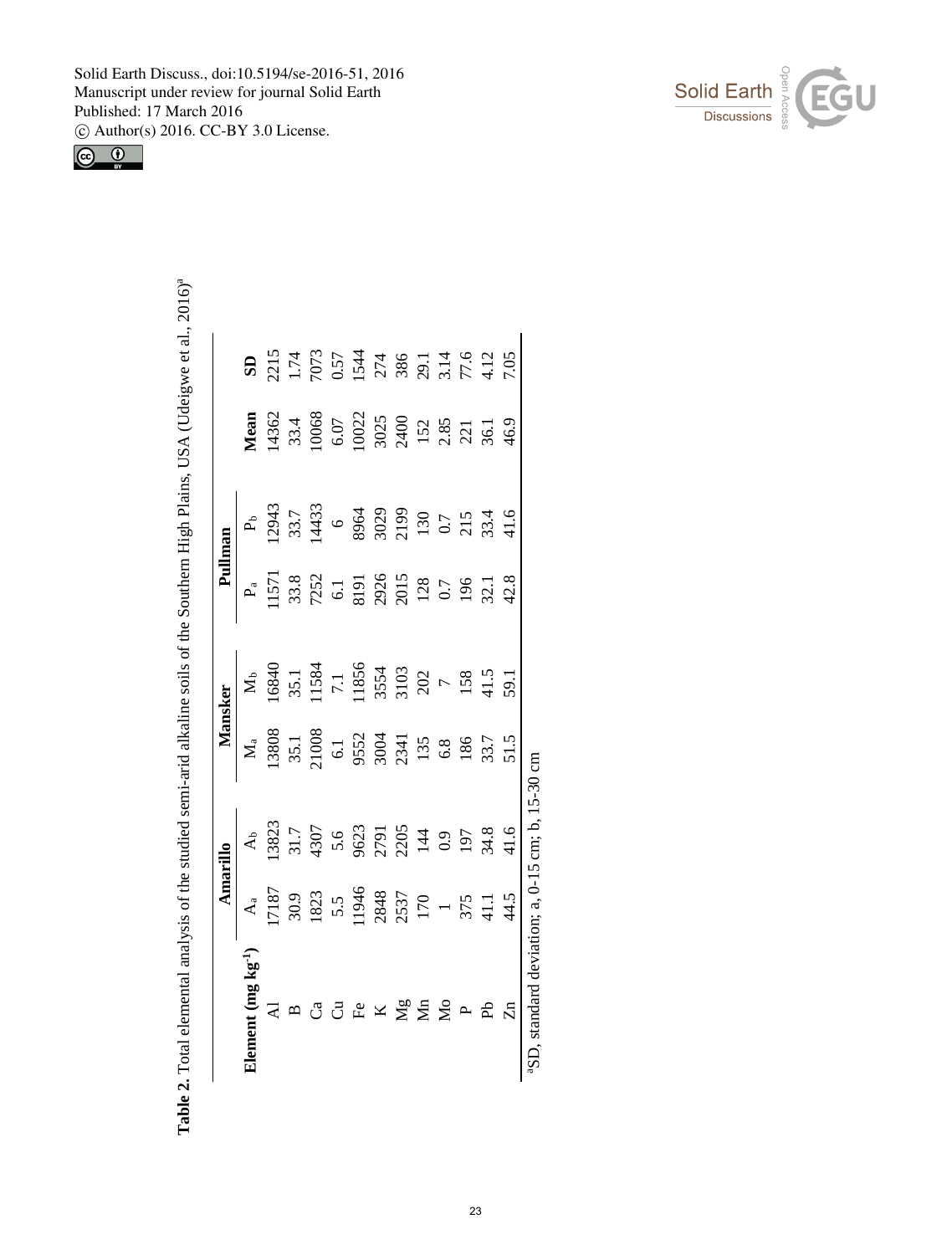



| <b>Table 3.</b> Selected plant-available nutrients in the studied semi-arid alkaline soils of the |  |
|---------------------------------------------------------------------------------------------------|--|
| Southern High Plains, USA (Udeigwe et al., 2016) <sup>a</sup>                                     |  |

| <b>Series</b> | <b>Sample ID</b> | <b>FedTPA</b> | <b>Mn</b> dtpa | <b>CUDTPA</b>                        | Zndtpa | $P_{M3}$ |
|---------------|------------------|---------------|----------------|--------------------------------------|--------|----------|
|               |                  |               |                | -mg kg <sup>-1</sup> --------------- |        |          |
| Amarillo      | $A2_a$           | 9.73          | 4.53           | 0.97                                 | 0.96   | 123      |
|               | A2 <sub>b</sub>  | 3.32          | 3.25           | 0.54                                 | 0.20   | 58.7     |
| Mansker       | $M_{\rm a}$      | 6.83          | 5.92           | 0.99                                 | 0.20   | 33.4     |
|               | M <sub>b</sub>   | 3.14          | 7.09           | 0.89                                 | 0.19   | 8.93     |
| Pullman       | $P_{a}$          | 3.79          | 4.97           | 0.59                                 | 0.56   | 28.1     |
|               | $P_b$            | 4.97          | 4.29           | 0.85                                 | 0.17   | 11.6     |
| Mean          |                  | 5.30          | 5.01           | 0.81                                 | 0.38   | 44.0     |
| <b>SD</b>     |                  | 2.57          | 1.34           | 0.19                                 | 0.32   | 42.7     |

a DTPA, diethylene triamine pentaacetic acid; M3, Mehlich 3; SD, Standard Deviation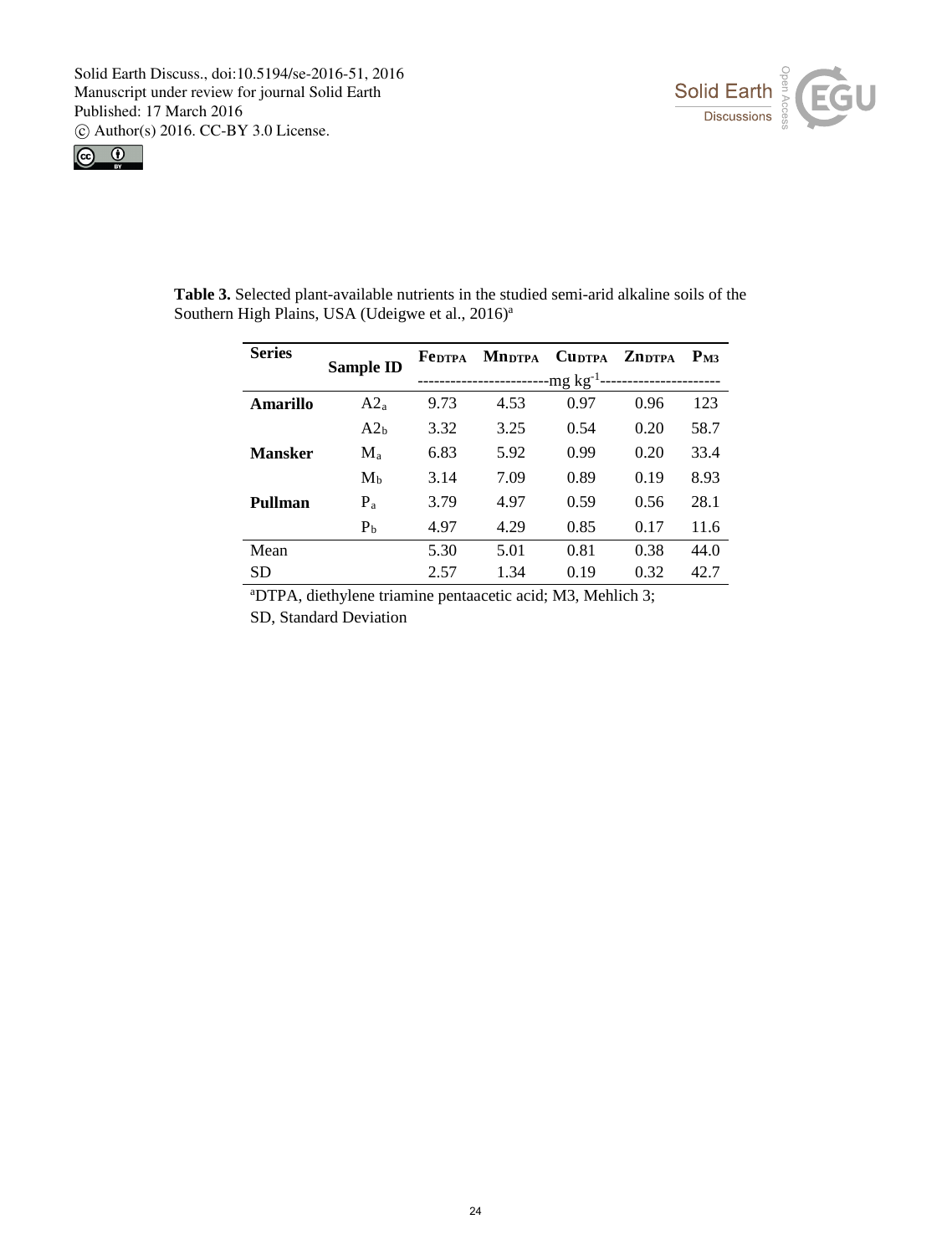



| <b>Table 4.</b> Average % (with standard deviation) plant-available Zn fixed after 14 and 90 days in |
|------------------------------------------------------------------------------------------------------|
| the non-chelated and chelated systems of the in semi-arid alkaline soils of the Southern High        |
| Plains. USA                                                                                          |

| <b>Zn System</b> | <b>Depth</b> <sup>a</sup> |                | % Fixed after  |
|------------------|---------------------------|----------------|----------------|
|                  | cm                        | 14 days        | 90 days        |
| Non-<br>chelated | $0-15^{\circ}$            | $31.3(3.0)$ a  | $51.1(9.2)$ a  |
|                  | $15 - 30^{\circ}$         | $41.3(11.5)$ a | $61.4(4.4)$ a  |
|                  | All <sup>d</sup>          | $36.3(4.3)$ A  | 56.2 $(5.9)$ A |
|                  |                           |                |                |
| <b>Chelated</b>  | $0-15^{\circ}$            | $5.1(2.1)$ a   | $30.7(10.9)$ a |
|                  | $15 - 30$ <sup>c</sup>    | $6.8(2.5)$ a   | 45.1(14.1)a    |
|                  | All <sup>d</sup>          | $6.0(2.3)$ B   | $37.9(7.2)$ A  |

<sup>a</sup> c, n = 3; d, n = 6. Mean values within a column in a given Cu system with the same lowercase letter and mean values within a column for the Cu systems with the same upper case letter are not statistically different (Fisher's LSD  $\alpha = 0.05$ ).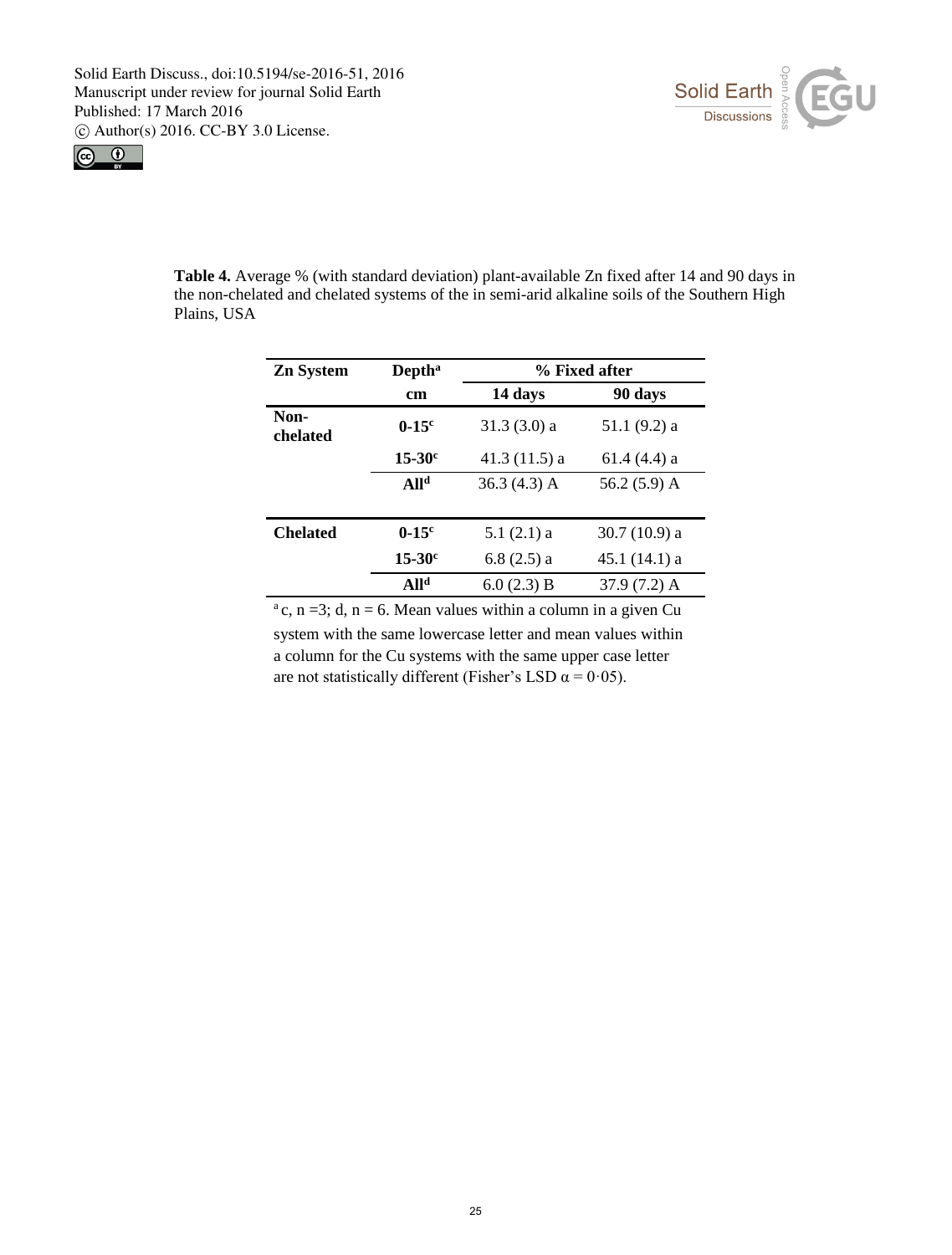



|                | ්                                        |           | ٩                  |           | $\mathbf{M}$ n      |          |
|----------------|------------------------------------------|-----------|--------------------|-----------|---------------------|----------|
|                |                                          |           | Non Chelated       |           |                     |          |
| $0-15$         | $-0.53$<br>$y = 1.00x$                   | $0.92***$ | $y = 0.35x - 072$  | $0.86***$ | $y = 0.25x + 1.46$  | $0.68**$ |
| $15-30$<br>All |                                          | $0.94***$ | $y = 0.38x - 0.75$ | $0.82***$ | $y = 0.33x + 0.21$  | $0.73**$ |
|                | $y = 0.82x - 0.60$<br>$y = 0.90x - 0.54$ | $0.93***$ | $y = 0.37x - 0.74$ | $0.88***$ | $y = 0.29x + 0.84$  | $0.75**$ |
|                |                                          |           | Chelated           |           |                     |          |
| $0-15$         | $+0.27$<br>$y = 0.89x$                   | $0.77***$ | $y = 0.20x + 1.86$ | $0.46*$   | $y = 0.13x + 3.39$  | 0.31     |
| $15 - 30$      | $+0.74$<br>$y = 0.66x$                   | $0.42*$   | $y = 0.15x + 2.60$ | 0.24      | $Y = 0.18x + 2.70$  | 0.20     |
| All            | $+0.73$<br>$y = 0.73x$                   | $0.65*$   | $y = 0.18x + 2.24$ | $0.47*$   | $y = 0.14x + 13.14$ | 0.30     |

4 5 6 7 8 9 10 11 12 13 14 15 16 17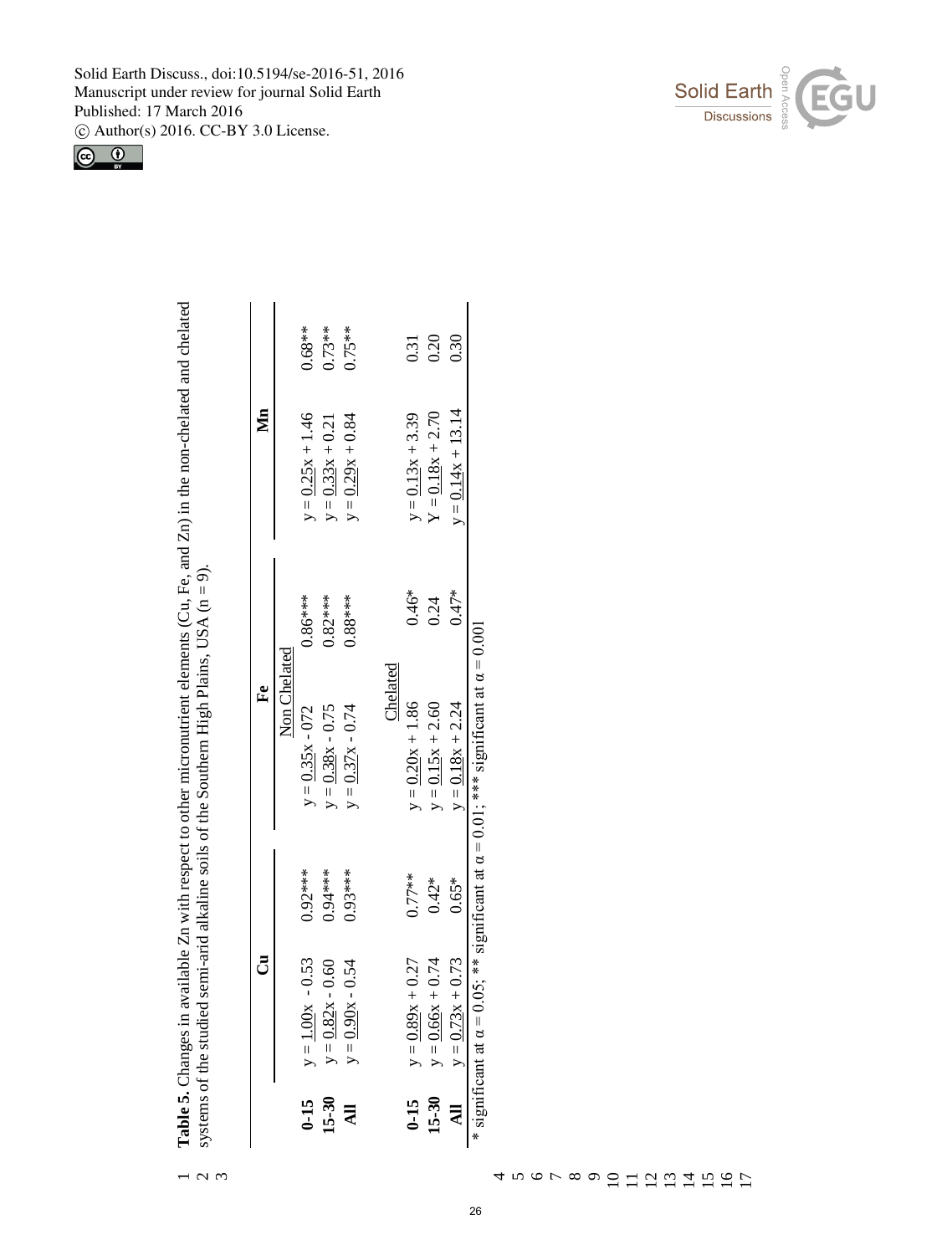$\boxed{6}$ 



Table 6. Kinetic models used for the study of Zn fixation in studied semi-arid alkaline soils of the Southern High Plains, USA<sup>a</sup> **Table 6.** Kinetic models used for the study of Zn fixation in studied semi-arid alkaline soils of the Southern High Plains, USAa 18

| Kinetic model               | Equation               | Parameter                                                                                       |
|-----------------------------|------------------------|-------------------------------------------------------------------------------------------------|
| Zero order                  | $q_t = q_0 - k_0 t$    | $x_0$ , zero-order rate constant (mg· $kg^{-1} d^{-1}$ )                                        |
| First order                 |                        | Ln $q_1 = \text{Ln } q_0 - k_1 t$ k <sub>1</sub> , first-order rate constant (d <sup>-1</sup> ) |
| Second order                | $1/q_t = 1/q_0 - k_2t$ | $k_2$ , second-order rate constant $(mg \cdot kg^{-1})^{-1}$                                    |
| Power function $q_t = at^p$ |                        | a, initial reaction magnitude constant $[(mg \cdot kg^{-1}(h^{-1})^b]$                          |
|                             |                        | and b, reaction rate constant $(mg \cdot kg^{-1})^{-1}$                                         |
|                             |                        | $a_{q_0}$ and $q_t$ are the amount of micronutrient at time zero and t, respectively            |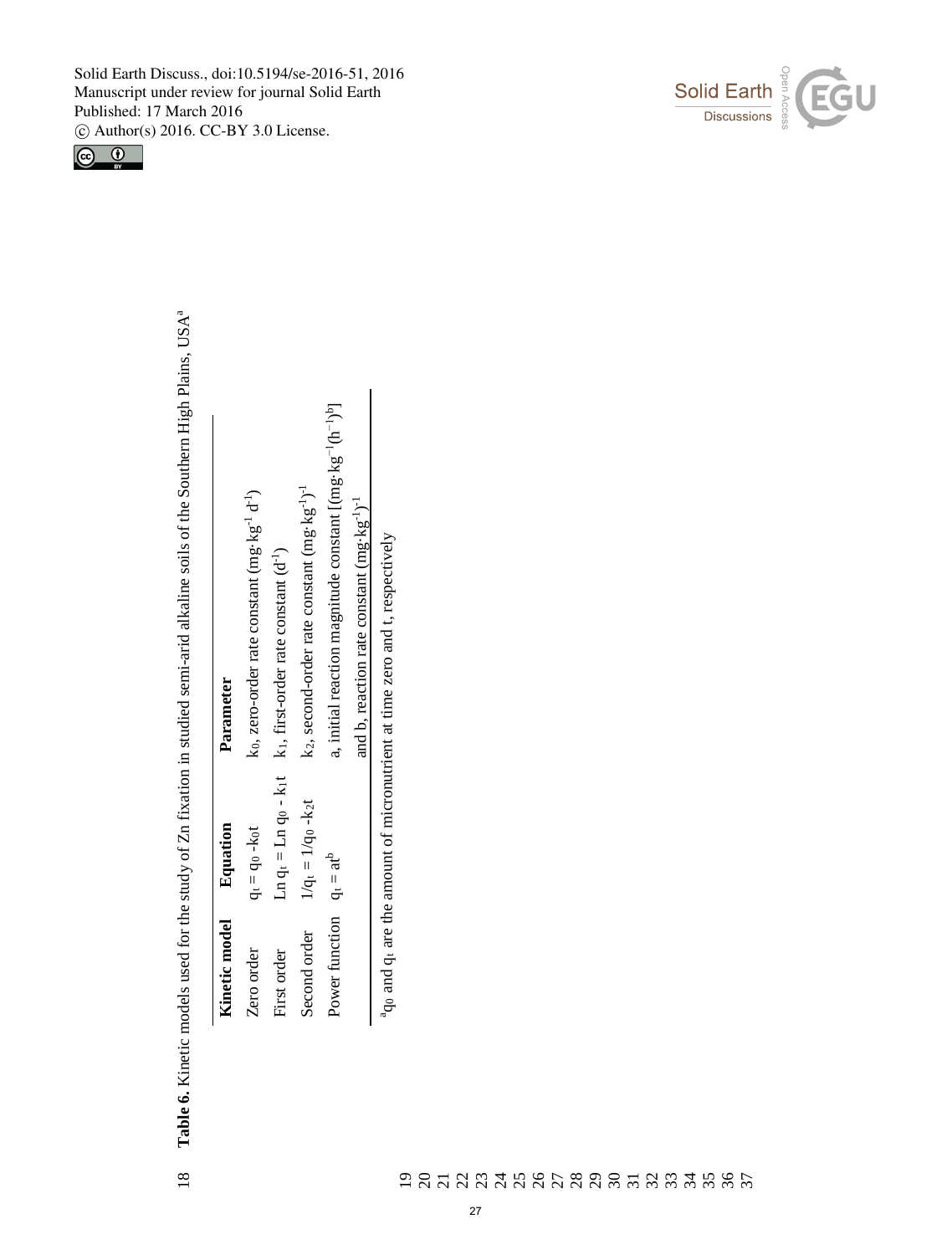



| Zinc                | Depth*           |                | Zero      |                | First     |                | Second                   |                | Power                  |
|---------------------|------------------|----------------|-----------|----------------|-----------|----------------|--------------------------|----------------|------------------------|
| System              | E                | $\mathbb{R}^2$ | <b>SE</b> | $\mathbb{R}^2$ | <b>SE</b> | $\mathbf{R}^2$ | $\overline{\textbf{SE}}$ | $\mathbf{R}^2$ | $\overline{\text{SE}}$ |
| <b>Von-chelated</b> | $0-15c$          | 0.67           | 0.703     | 0.73           | 0.171     | 0.77           | 0.046                    | 0.92           | 0.092                  |
|                     | $15-30^\circ$    | 0.59           | 0.675     | 0.74           | 0.169     | 0.85           | 0.045                    | 0.91           |                        |
|                     | All <sup>d</sup> | 0.66           | 0.655     | 0.76           | 0.158     | 0.83           | 0.043                    | 0.95           | $\frac{0.096}{0.076}$  |
|                     |                  |                |           |                |           |                |                          |                |                        |
| Chelated            | $0-15^c$         | 0.71           | 0.566     | 0.69           | 0.139     | 0.65           | 0.037                    | 0.69           | 0.139                  |
|                     | $15-30^\circ$    | 0.35           | 0.808     | 0.37           | 0.216     | 0.38           | 0.061                    | 0.32           | 0.224                  |
|                     | All <sup>d</sup> | 0.70           | 0.489     | 0.70           | 0.118     | 0.66           | 0.030                    | 0.66           | 0.120                  |

**Table 7.** Coefficient of determination (

semi-arid alkaline soils of the SHP,  $USA<sup>a</sup>$ 

 $8894$ 

**Table 7.** Coefficient of determination  $(R^2)$  and standard error (SE) of kinetic models used in examining Zn fixation kinetics in the

Table 7. Coefficient of determination  $(R^2)$  and standard error (SE) of kinetic models used in examining Zn fixation kinetics in the semi-arid alkaline soils of the SHP, USA<sup>a</sup>

<sup>a</sup>c,  $n = 3$ ; d,  $n = 6$  $a_{c}$ ,  $n = 3$ ; d,  $n = 6$ 

> 4 4 4 4 4 4<br>4 4 4 4 4 4 48

28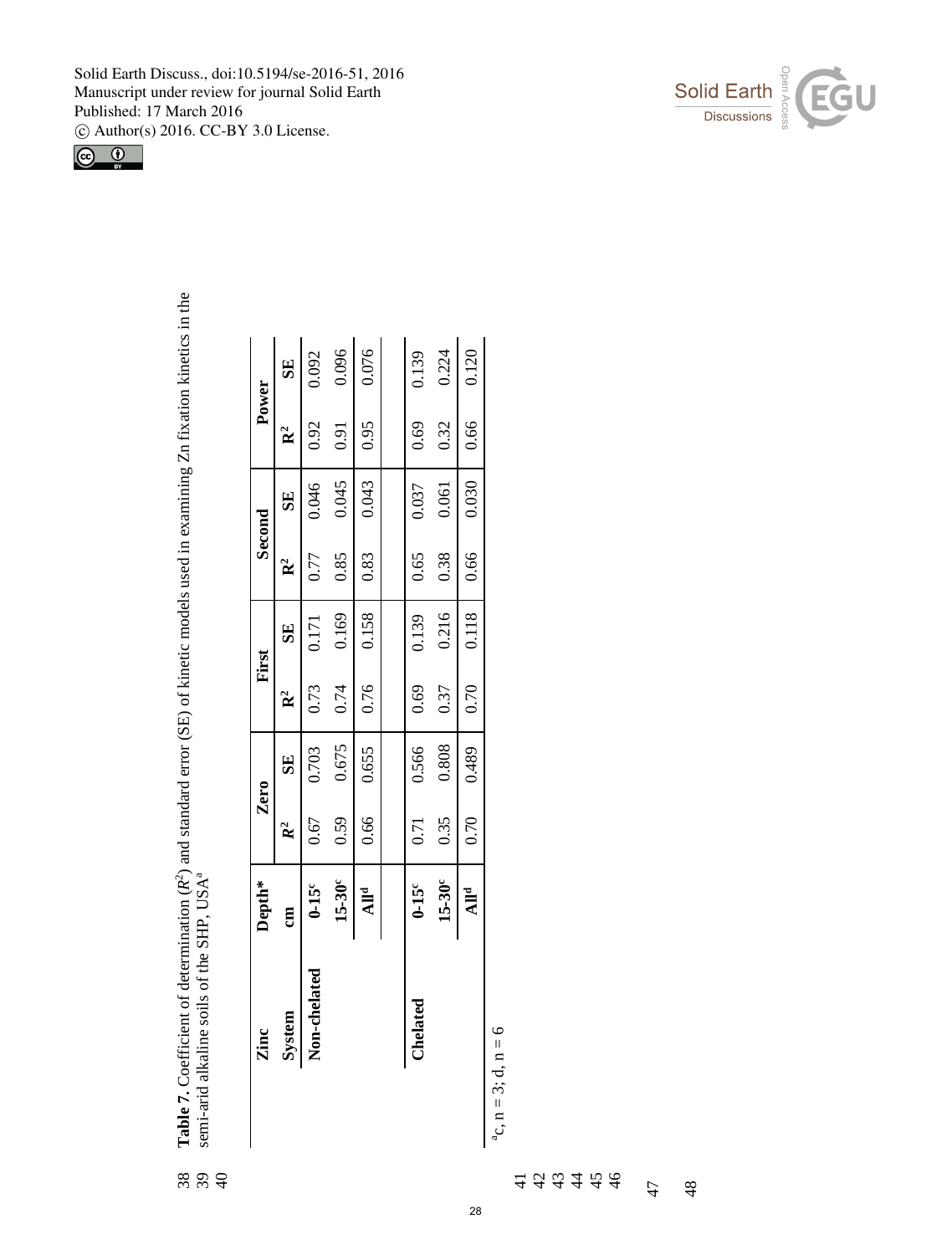





29

Figure 1. Amount of diethylene triamine pentaacetic acid (DTPA)-extractable Zn over long-term (90 days) in the non-chelated system **Figure 1.** Amount of diethylene triamine pentaacetic acid (DTPA)-extractable Zn over *long-term* (90 days) in the *non-chelated system* fitted to (a) zero order, (b) first order, (c) second order, and (d) power function models ( $q_t$  = amount remaining at time t, [mg·kg<sup>-1</sup>]; 51 fitted to (a) zero order, (b) first order, (c) second order, and (d) power function models ( $q_t$  = amount remaining at time t, [mg·kg<sup>-1</sup>]; 50

error bars are for standard errors computed from 6 data points). 52 error bars are for standard errors computed from 6 data points).